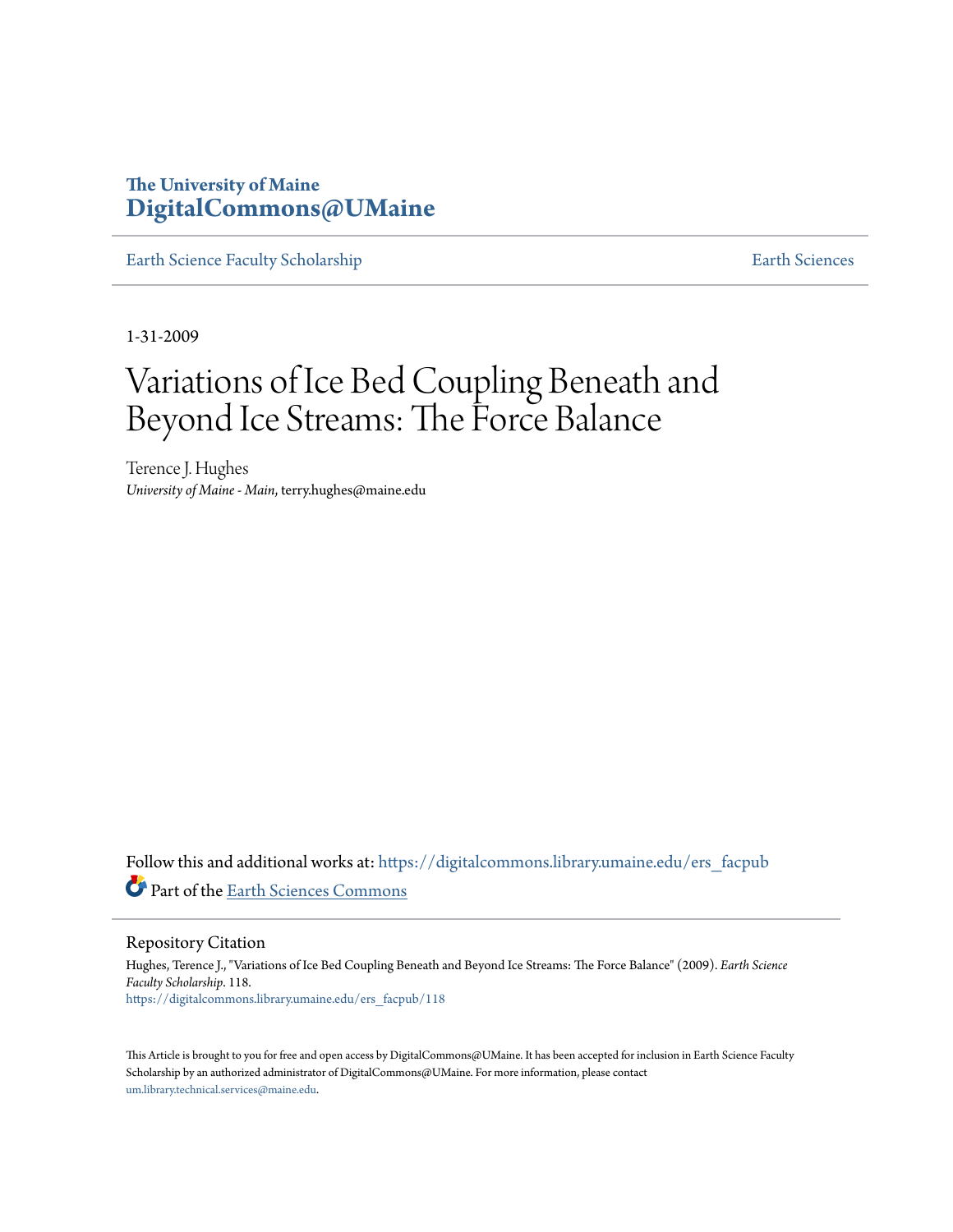## Variations of ice bed coupling beneath and beyond ice streams: The force balance

### T. Hughes $<sup>1</sup>$ </sup>

Received 24 March 2008; revised 18 August 2008; accepted 10 October 2008; published 31 January 2009.

[1] A geometrical force balance that links stresses to ice bed coupling along a flow band of an ice sheet was developed in 1988 for longitudinal tension in ice streams and published 4 years later. It remains a work in progress. Now gravitational forces balanced by forces producing tensile, compressive, basal shear, and side shear stresses are all linked to ice bed coupling by the floating fraction  $\varphi$  of ice that produces the concave surface of ice streams. These lead inexorably to a simple formula showing how  $\varphi$  varies along these flow bands where surface and bed topography are known:  $\varphi = h_O/h_I$  with  $h_O$  being ice thickness  $h<sub>I</sub>$  at  $x = 0$  for x horizontal and positive upslope from grounded ice margins. This captures the basic fact in glaciology: the height of ice depends on how strongly ice couples to the bed. It shows how far a high convex ice sheet ( $\varphi = 0$ ) has gone in collapsing into a low flat ice shelf ( $\varphi = 1$ ). Here  $\varphi$  captures ice bed coupling under an ice stream and  $h<sub>O</sub>$  captures ice bed coupling beyond ice streams.

Citation: Hughes, T. (2009), Variations of ice bed coupling beneath and beyond ice streams: The force balance, J. Geophys. Res., 114, B01410, doi:10.1029/2008JB005714.

#### 1. Introduction

[2] Ice sheets, past and present, consist of slow sheet flow from interior ice domes over some 90% of the glaciated area, but up to 90% of sheet flow converges into fast ice streams which end as ice lobes on land or ice tongues in water. Within confining embayments, ice tongues can merge to form broad floating ice shelves that are often grounded locally. Initial attempts at ice sheet modeling dealt with only sheet flow and employed the shallow ice approximation in which the local gravitational driving stress was balanced only by the local basal shear stress. This restriction gave these models a slow passive response to changes in Earth's climate. Landmark work of this kind began with the twodimensional thermomechanical steady state flow band model by *Budd et al.* [1971] and has led to the three-dimensional thermomechanical time-dependent grid point model by Huybrechts [1990], with both models applied to the Antarctic Ice Sheet. These models proliferated and even generated fast currents of ice akin to ice streams through the mass balance but not from the force balance. They gained wide acceptance.

[3] The shallow ice approximation would not allow these models to generate the rapid changes in size and shape demanded by the geological record and linked to the rapid changes in climate recorded in ice sheet core holes, notable the GRIP and GISP 2 core holes to bedrock through the central dome of the Greenland Ice Sheet [e.g., Mayewski et al., 1997]. Holistic models were needed that provided a

Copyright 2009 by the American Geophysical Union. 0148-0227/09/2008JB005714\$09.00

dynamic thermomechanical link between sheet flow, stream flow, and shelf flow, such that minor changes at local boundaries would affect the stability of the entire ice sheet. This goal has now become the major focus of ice sheet modeling. Far-field processes affect the local force balance through longitudinal force gradients, not through local shear stresses. These gradients are linked to the longitudinal tensile stress, which may be minor locally compared to the basal shear stress. Yet minor perturbations in the force balance of fringing ice shelves can propagate far up ice streams into the heart of an ice sheet, as Thomas [2004] showed for Jakobshavn Isbrae in Greenland and Thomas et al. [2004] and Dupont and Alley [2005, 2006] showed for Pine Island Glacier in Antarctica.

[4] Solutions for flow in standard ice sheet numerical models are obtained by integrating the equilibrium equations  $\partial \sigma_{ij}/\partial j + \rho g_i = 0$  which relate stress gradients  $\partial \sigma_{ij}/\partial j$  to density  $\rho$  and gravity acceleration  $g_i$ . Subscripts i and j refer to axes  $x$ ,  $y$ ,  $z$  in standard tensor notation. None of the stresses  $\sigma_{ii}$  calculated in this way is linked directly to the floating fraction of ice, and therefore to ice bed coupling under ice streams. A full-stress solution providing this linkage is needed in thermomechanical ice sheet models. For examples of progress in this direction, see MacAyeal [1989], Johnson and Fastook [2002], Pattyn [2002], Hindmarsh [2004], Marshall [2005], and Schoof [2007]. Here it is shown how the linkage can be provided geometrically for the most important stresses in ice streams, with the link being the floating fraction of ice for all stresses.

[5] As originally defined by *Bader* [1961] (quoted by Hughes [1998 p. 166]),

An 'ice stream' is something akin to a mountain glacier consisting of a broad accumulation basin and a narrower valley glacier, but a mountain glacier is laterally hemmed in by rock

<sup>&</sup>lt;sup>1</sup>Department of Earth Sciences, Climate Change Institute, University of Maine, Orono, Maine, USA.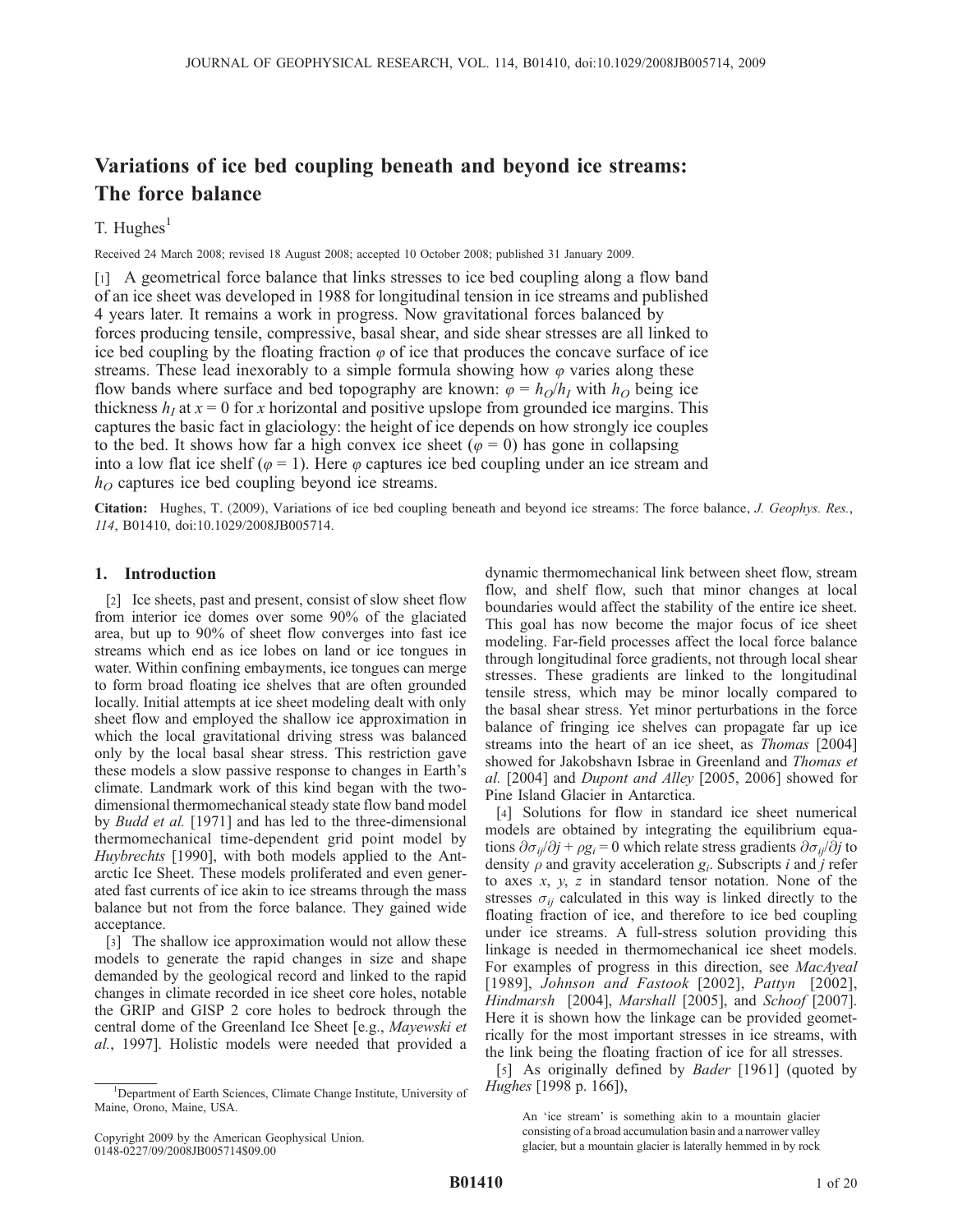

Figure 1. The vertical force balance at the calving front of an ice shelf. Water (left) and ice (right) columns have identical basal areas  $A_z$  and respective heights  $h_W$  and  $h_I$ . Gravity forces  $(F_G)_z$  are balanced by pressure forces  $(F_P)_z$ with basal pressures  $P_W = P_I$  for water and ice.

slopes, while the ice stream is contained by slower moving surrounding ice. The edges of the ice stream are often crevassed, and the surface tends to be concave as the ice is 'funneled' down. Many of the large outlet glaciers in Greenland, particularly in the south, are the narrow outlets of large ice streams which reach back many scores of miles into the ice sheet.

[6] This definition identifies two characteristics of ice streams. (1) Their fast gravitational motion produces a downdrawn concave surface profile. (2) Fast streamflow is resisted by a longitudinal tensile stress that downdraws ice, a side shear stress between fast streamflow and the flanking slow sheet flow, and a basal shear stress that resists slow sheet flow and, although reduced under ice streams, resists fast stream flow.

[7] Section 2 shows that the concave surface of ice streams is caused by a decrease in floating fraction  $\varphi$  of ice upslope from the grounded marine margin of an ice sheet flow band. Section 3 shows how longitudinal tensile and compressive stresses  $\sigma_T$  and  $\sigma_C$  and basal and side shear stresses  $\tau_O$  and  $\tau_S$ vary with  $\varphi$  along the flow band. Section 4 presents three applications of the force balance to ice sheet flow bands, two compare flow band profiles from the force balance with profiles that also include the mass balance, and one calculates  $\varphi$  variations in the force balance along Antarctic flow lines that enter major ice streams. Section 5 presents the main conclusions from using the geometrical approach to the force balance and discusses strengths and weaknesses of this approach. Appendix A presents geometrical derivations giving the dependence of ice stream stresses on  $\varphi$ .

#### 2. Producing the Concave Profile of Ice Streams

[8] The concave surface of streamflow connects the low flat surface of fully floating shelf flow to the high convex surface of fully grounded sheet flow. Hence, streamflow represents a transition from sheet flow to shelf flow caused by progressive downstream ice bed uncoupling. Tensile stress  $\sigma_T$  associated with the downdrawn concave surface of an ice stream is obtained by combining the vertical and horizontal force balance. Take  $x$  horizontal and positive upstream,  $\nu$  horizontal transverse to flow, and  $\tau$  vertical and positive upward. For marine ice streams, the origin of coordinates is at the grounding line joining shelf flow to stream flow, midway across the ice stream, and at sea level. In the usual tensor notation, for which indices  $i, j$  denote axes x, y, z, applied stresses  $\sigma_{ij}$  are related to deviator stresses  $\sigma'_{ij}$  through confining pressure P as follows:

$$
\sigma_{ij} = \sigma'_{ij} + \delta_{ij} P \tag{1}
$$

where  $\delta_{ij}$  is the Kronecker delta ( $\delta_{ij} = 1$  when  $i = j$  and  $\delta_{ij} = 0$ when  $i \neq j$ ) and stresses  $\sigma'_{ij}$  are related to strain rates  $\dot{\varepsilon}_{ij}$  that produce the downdrawn concave surface of an ice stream.

[9] As illustrated in Figure 1 at the calving front of an ice shelf, confining pressures  $P$  of ice or water are determined almost entirely by vertical overburden stress  $\sigma_{zz}$  so that  $P =$  $1/3(\sigma_{xx} + \sigma_{yy} + \sigma_{zz}) \approx \sigma_{zz}$  and the effects of flow on P can be ignored in a vertical force balance. Then Newton's second and third laws of motion give gravitational force  $(F_G)_z = \rho ghA_z$  for density  $\rho$  through height h above basal area  $A_z$  and  $(F_G)_z$  is opposed by basal pressure force  $(F_P)_z$  =  $PA<sub>z</sub>$  for both ice and water. Taking  $\rho<sub>I</sub>$ ,  $h<sub>I</sub>$ , and  $P<sub>I</sub>$  for ice and  $\rho_W$ , h<sub>W</sub>, and  $P_W$  for water in incremental flow band area  $A_z$  =  $w_I \Delta x$  for width  $w_I$  and length  $\Delta x$ :

$$
P_I = \rho_I g h_I \tag{2}
$$

$$
P_W = \rho_W g h_W \tag{3}
$$

where buoyancy requires that  $P_I = P_W$  at the base of floating ice.

[10] An expression for longitudinal tensile stress  $\sigma_T$ averaged through  $h_I$  is produced by a horizontal force balance in direction  $x$  opposite ice flow. Following *Thomas* [1973a, 1973b], linear shelf flow is resisted by  $\sigma$ <sub>T</sub>, which is related to  $\sigma'_{xx}$  averaged through  $h_I$  as follows. Ignoring compaction of surface snow,  $\sigma_{xx}$ ,  $\sigma_{yy}$ , and  $\sigma_{zz}$  become linearly more compressive with depth. For extending streamflow along x,  $\sigma_{xx}$  is slightly less compressive than  $\sigma_{zz}$  so that applying equation (1) gives the defining expression for tensile stress  $\sigma_T$  averaged through the ice thickness, taking  $P = \overline{P}_I$  for ice pressure averaged through  $h_I$ :

$$
\sigma_T = \sigma_{xx} - \sigma_{zz} = (\sigma'_{xx} + \bar{P}_I) - (\sigma'_{zz} + \bar{P}_I) = \sigma'_{xx} - \sigma'_{zz}
$$
  
=  $\sigma'_{xx} + (\sigma'_{xx} + \sigma'_{yy}) = (2 + \sigma'_{yy}/\sigma'_{xx})\sigma'_{xx} = (2 + \dot{\varepsilon}_{yy}/\dot{\varepsilon}_{xx})\sigma'_{xx}$  (4)

where  $\sigma_T$  is caused by vertical strain rate  $\dot{\varepsilon}_{zz}$  due to gravitational thinning,  $\dot{\varepsilon}_{xx}$  and  $\dot{\varepsilon}_{yy}$  are longitudinal and transverse strain rates, respectively linked to  $\sigma'_{xx}$  and  $\sigma'_{yy}$ , and  $\sigma'_{xx} + \sigma'_{yy} + \sigma'_{zz} = \dot{\varepsilon}_{xx} + \dot{\varepsilon}_{yy} + \dot{\varepsilon}_{zz} = 0$  for incompressive ice. For linear extension,  $\dot{\varepsilon}_{yy} = 0$  and  $\sigma_T = 2\sigma'_{xx}$ . For radial extension,  $\dot{\varepsilon}_{xx} = \dot{\varepsilon}_{yy}$  and  $\sigma_T = 3\sigma'_{xx}$ . For pure shear,  $\dot{\varepsilon}_{xx} = -\varepsilon_{yy}$ and  $\sigma_T = \sigma_{xx}^{\prime}$ . Flow bands that widen and narrow along their lengths permit these and other combinations of  $\dot{\varepsilon}_{xx}$  and  $\dot{\varepsilon}_{yy}$ . Flow bands lie in directions of maximum surface slope. They diverge from interior ice domes, converge on ice streams, and can both diverge and converge within ice shelves. Convergence and divergence are minimal in ice streams, so flow band width can be taken as constant to a first approximation in which  $\dot{\varepsilon}_{\nu\nu} = 0$ .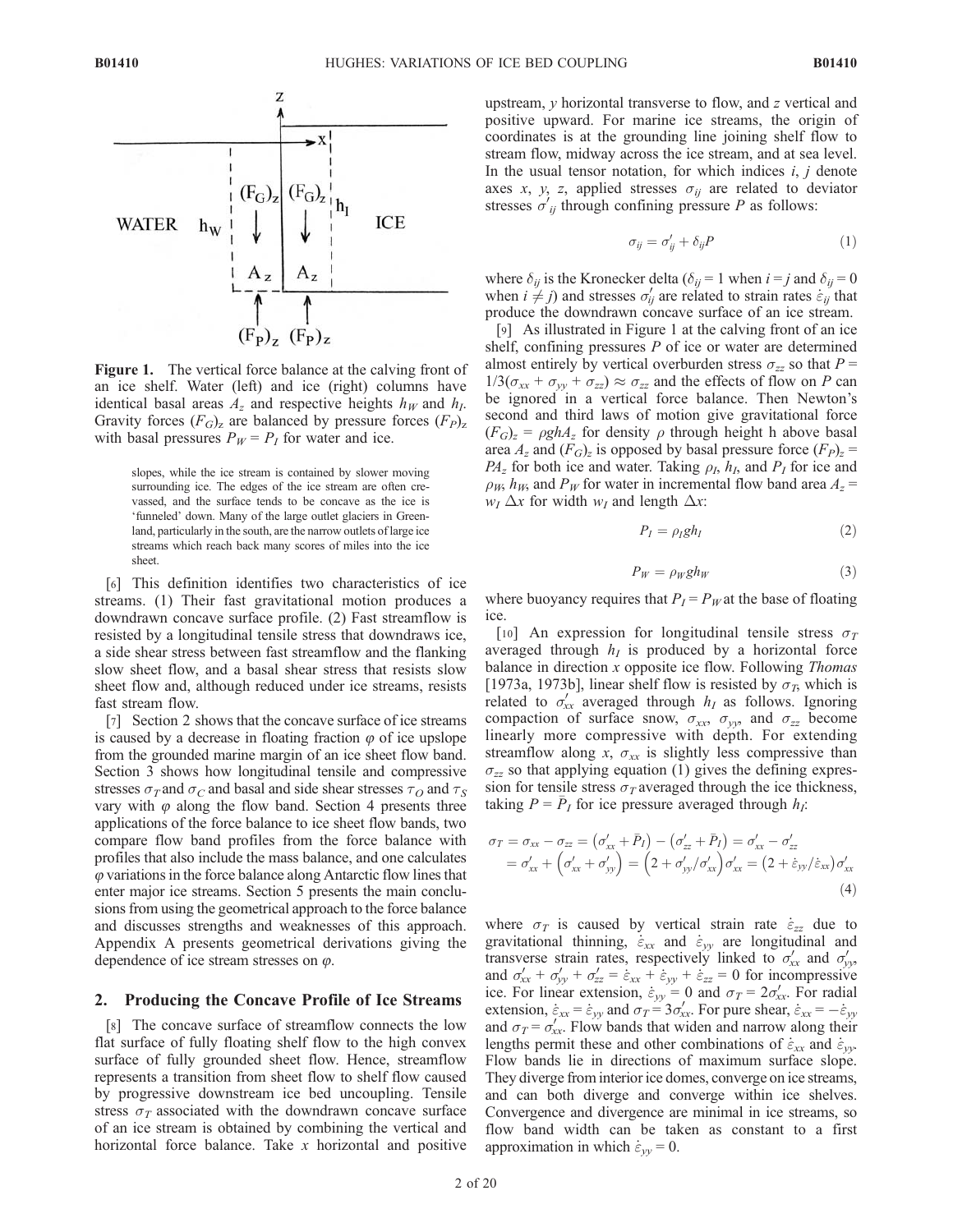

Figure 2. The horizontal force balance (top) for the calving front of an ice shelf and (bottom) for an ice sheet on a horizontal bed. Water and ice pressures increase linearly to  $P_W$  and  $P_I$ , respectively, at the base where  $P_W = P_I$  in the ice shelf. For unit width of the ice shelf, net longitudinal driving force due to gravity is area CDE for ice minus area ABC for water and is resisted by longitudinal tensile force  $\sigma_T h_I$  with tensile stress  $\sigma_T$ . For unit width of the ice sheet, the longitudinal driving force in ice is area CDE and is resisted by longitudinal shear force  $\tau_O x$  with basal shear stress  $\tau_O$ .

[11] *Weertman* [1957a] obtained  $\sigma_T$  for linear and radial shelf flow by integrating the equilibrium equations. Robin [1958] obtained the linear solution by balancing longitudinal forces at the calving front of an ice shelf, where ice thickness  $h_I$  is supported by water depth  $h_W$ . As seen in Figure 2 (top), his geometrical representation of longitudinal forces per unit flow band width  $w_I$  balances the net longitudinal force driving gravitational spreading  $(F_G)_x$  =  $\bar{P}_1 \bar{h}_1 w_1 - \bar{P}_W h_W w_1$  against the force resisting gravitational spreading  $(F_R)_x = \sigma_T h_I w_I$  for linear flow, where  $\bar{P}_I = \frac{1}{2} P_I$ and  $\overline{P}_W = \frac{1}{2}P_W$ , with  $P_I = P_W$  at the base so that  $\rho_I h_I = \rho_W h_W$ in equations (2) and (3). Then  $\bar{P}_I h_I$  is triangular area CDE for ice and  $\bar{P}_W h_W$  is triangular area ABC for water. Setting  $(F_G)_x = (F_R)_x$  and  $\sigma_W h_I = \overline{P}_W h_W$  for compressive stress  $\sigma_W$ from water buttressing,  $\sigma_T$  is:

$$
\sigma_T = \bar{P}_I - \sigma_W = \bar{P}_I - \bar{P}_W(h_W/h_I) = \bar{P}_I(1 - h_W/h_I)
$$
  
=  $\frac{1}{2} \rho_I g h_I (1 - \rho_I/\rho_W) = \bar{P}_I(h/h_I)$  (5)

Here  $\sigma_W = \bar{P}_W(h_W/h_I)$  opposes  $\bar{P}_I = \frac{1}{2}\rho_I g h_I$ , and  $h = h_I - h_W =$  $h_1(1 - \rho_1/\rho_W)$  is ice height above water. Figure 2 (bottom) is the geometrical representation of the longitudinal force balance applied by Nye [1951] to an ice sheet on a horizontal bed where basal shear stress  $\tau<sub>O</sub>$  is constant. The longitudinal force causing gravitational spreading is  $(F_G)_x$  =  $\bar{P}_I h_{I} w_I = \frac{1}{2} \rho_I g h_I^2 w_I$  with longitudinal gravitational motion at distance x from the ice margin resisted by  $\tau<sub>O</sub>$  acting on basal area w<sub>I</sub> x, giving resisting force  $(F_R)_x = \tau_O w_I x$ . Setting  $(F_G)_x$  $=(F_R)_x$  and solving for x:

$$
x = \bar{P}_I h_I / \tau_O = (\rho_I g / 2\tau_O) h_I^2 \tag{6}
$$

where  $\bar{P}_I h_I$  is the area of gravitational triangle CDE. Equation (6) gives a parabolic ice sheet surface profile. Differentiating and solving for  $\tau_O$ , taking  $\alpha = dh_l/dx$  as the ice surface slope, gives the shallow ice approximation of the equilibrium equations:

$$
\tau_O = \rho_I g h_I \alpha = P_I \alpha \tag{7}
$$

For the same  $P_I$  in a flow band,  $\sigma_T \gg \tau_O$  because  $h/h_I \gg$  $2\alpha$ .

[12] The concave surface of streamflow connects the high convex surface of sheet flow to the low flat surface of shelf flow in Figure 2. Since sheet flow is fully grounded and shelf flow is fully floating, streamflow must result from a progressive downstream transition from fully grounded to fully floating conditions. By analogy with equations (2) and (3), define a "floating fraction"  $\varphi$  of ice along the ice streams as follows:

$$
\phi = \frac{w_F}{w_I} = \frac{h_F^*}{h_I} = \frac{h_W^*(\rho_W/\rho_I)}{h_I} = \frac{\rho_W h_W^*}{\rho_I h_I} = \frac{P_W^*}{P_I}
$$
(8)

where "effective" basal water pressure  $P^*_{W}$  "floats" ice over width  $w_F$  of total flow band width  $w_I$  and  $h^* =$  $h^*_{W}(\rho_{W}/\rho_{I})$  is an "effective" height of ice that floats in water of "effective" height  $h^*$ <sub>W</sub> above the bed, as shown in Figure 3. Then  $h^*F/h_I$  become an effective proxy for real floating fraction  $\varphi = w_F/w_I$  of ice in ice of height  $h_I$ . In Figure 3, take  $h^*_{F} \equiv h_F$  and  $h^*_{W} \equiv h_W$ . Then by definition from equation (8):

$$
h_F = h_W(\rho_W/\rho_I) = h_I \phi = h_I(w_F/w_I) \tag{9}
$$

In equation (8),  $P^*_{W} = \rho_W gh^*_{W}$  is different from  $P_W = \rho_W g$  $h_W$  in equation (2) because  $P^*_{W}$  is a mathematical quantity whereas  $P_W$  is a real physical quantity. In the horizontal force balance, longitudinal deviator stresses resist longitudinal gravitational motion. An effective  $P^*_{W}$  is needed to relate floating width  $w_F$  to the geometrical representation of gravitational driving forces linked to the floating component of streamflow across width  $w_I$ . This linkage then relates  $\varphi$  to the resisting stresses.

[13] Equations (2) and (3) come from the vertical force balance in which  $P_W \approx P_I$  for both floating ice and ice grounded on a wet bed. In floating width  $w_F$  and in grounded width  $w_I - w_F$  of the flow band,  $P_W$  can be slightly different from and usually less than  $P_I$  due to gradients in basal water pressure that allow some basal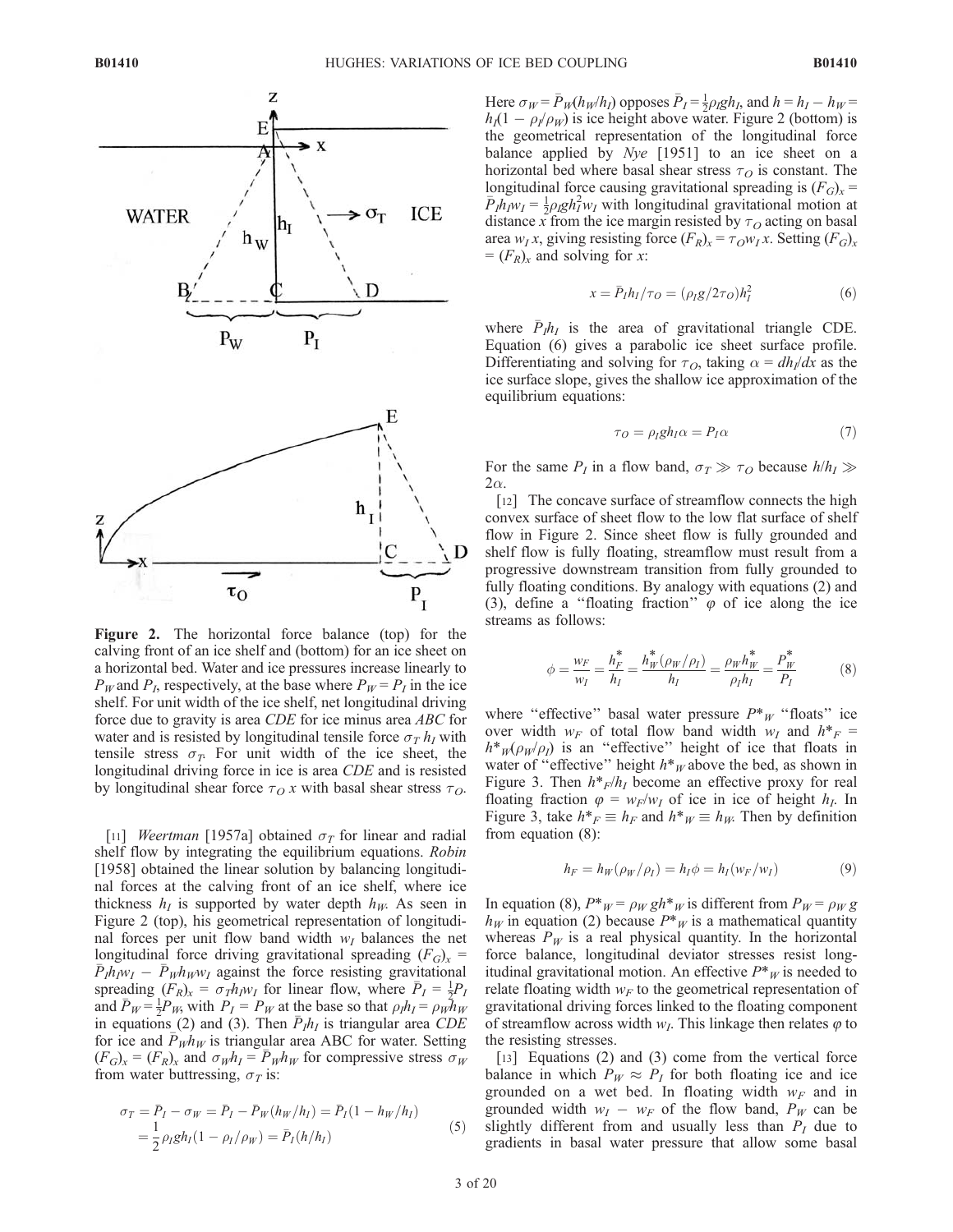

Figure 3. The gravitational component of the horizontal force balance for shelf flow and streamflow at three locations. The difference in areas of the dashed triangles at the ice shelf calving front (left), the ice shelf ice stream grounding line (middle), and up the ice stream (right) is  $1/2P_Ih_I - 1/2P_Wh_W$  for floating ice (left and middle) and  $1/2P_I h_I - 1/2P_W^* h_W$  for partly grounded ice (right), where  $P_W^*$  is an "effective" basal water pressure that represents the floating fraction of ice. The difference in area of triangles at each location is the net longitudinal driving force due to gravity per unit flow band width  $w_I$ . For partly floating ice in the ice stream,  $h_W$  is an effective water height that gives effective water pressure  $P_W^*$  in basal ice,  $h_F = (\rho_W/\rho_I)h_W$  is an effective ice height that floats in water height  $h_W$ , and  $h_I$  is ice height above the ice base, where  $\phi = h_F/h_I = P_W^*P_I$  is the floating fraction of the ice such that  $\varphi = 1$  for the ice shelf and  $1 >$  $\varphi > 0$  for the ice stream, with  $h_1 = h_0$  at the grounding line  $(x = 0)$ . When basal water is produced faster than it leaks away downstream,  $h_F > h_Q$  as shown and the ice stream lengthens. If leakage exceeds production,  $h_F < h_O$  and the ice stream shortens. An ice ridge forms when  $h_F$  decreases sharply for  $x > 0$ . Appendix A shows how partitioning the net gravitational driving force delivers stresses  $\sigma_T$ ,  $\tau_O$ , and  $\tau_S$ that resist gravitational motion in stream flow.

water to "leak away" downstream [see Engelhardt and Kamb, 1997; Kamb, 2001]. Equations (8) and (9) come from the horizontal force balance for which  $0 < P_W^* < P_I$ along directions of ice flow. For ice grounded on a rugged wet bed, horizontal ice flow is inhibited by bedrock bumps that penetrate basal ice [Weertman, 1957b]. Ice motion adds to basal ice pressure as ice pushes against bumps and may subtract from basal ice pressure as ice pulls away from bumps, so the net effect of  $P_W$  is zero. Equations (8) and (9) reflect this fact, whereas equations (1) and (2) do not. Here I borrow from an explanation provided by J. Weertman (personal communication, 2008):

The term  $P_W^*$  defined by equation (8) is not a physical quantity. In general it is numerically smaller than the actual water pressure  $P_W$  under floating width  $w_F$ , which Kamb (2001) found was  $P_W \approx 0.9$   $P_I$  in dozens of boreholes through West Antarctic ice streams. Here  $P_W^*$  is a mathematical quantity, a pseudo water pressure, that can be represented geometrically in the horizontal force balance.

[14] In equation (8), suppose that all portions of flow band width  $w<sub>I</sub>$  for which bedrock bumps are drowned add up such that  $w_F = 0.7$   $w_I$ , so that  $\varphi = 0.7$  is the floating fraction of ice. Horizontal ice motion is retarded where ice is grounded on portions that add up to  $w_I - w_F = 0.3$  w<sub>I</sub>. The height of ice is  $h_I$  for both floating and grounded portions, but the fraction of  $h_I$  that represents ice bed uncoupling is effective flotation height  $h_F = h_I(w_F/w_I) = \varphi$  $h_I = 0.7$   $h_I$  given by equation (9). Basal resistance to horizontal ice motion is provided only by effective height  $h_I - h_F = 0.3 h_I$  above effective flotation height  $h_F$ . This part of the ice overburden is ''pinned'' to the bed at bedrock bumps that retard horizontal ice flow. Similarly, spreading of a floating ice shelf is retarded by basal pinning points identified by ice rises and ice rumples on the surface. Floating fraction  $\varphi$  of ice quantifies ice bed uncoupling that converts sheet flow to shelf flow by way of stream flow.

[15] In Figure 3, longitudinal tensile stress  $\sigma_T$  acting on ice thickness  $h<sub>I</sub>$  per unit flow band width  $w<sub>I</sub>$  balances the difference in area between the opposing driving force triangles,  $\frac{1}{2}P_I h_I - \frac{1}{2}P_W h_W$ , due to gravity in ice and water. In shelf flow,  $\frac{1}{2}P_{W}h_{W}$  is the actual physical force water exerts against ice in the horizontal x direction, but this physical contact is missing in stream flow. Yet the effect of  $\frac{1}{2}P_{W}h_{W}$ cannot just vanish for  $x > 0$  upstream from the ice shelf grounding line because then streamflow would not be a transition from sheet flow to shelf flow. Although horizontal back force  $\frac{1}{2}P_{W}h_{W}$  due to direct contact over water height  $h_{W}$ vanishes when  $x > 0$ , a water-related back force must exist upstream. This requirement is met by postulating for  $x > 0$  a longitudinal force balance for water,  $\frac{1}{2} P_W^* h_W = \sigma_W h_L$ where  $\sigma_W = \frac{1}{2} P_W^*(h_W/h_I)$  is a compressive back stress acting across ice thickness  $h_I$  that would be produced by effective water height  $h_W$ .

[16] In addition, as seen in Figure 3, ice partially grounds when  $x > 0$ , so area  $\frac{1}{2}P_I h_I - \frac{1}{2}P_W^* h_F$  is another horizontal back force per unit flow band width  $w_I$  that resists gravitational flow. This additional back force in ice streams is caused by ice bed contact that introduces basal and side drag. Basal and side drag produce basal and side shear stresses  $\tau_O$  and  $\tau_S$ , respectively, that act on ice all the way to the (un)grounding line. Side shear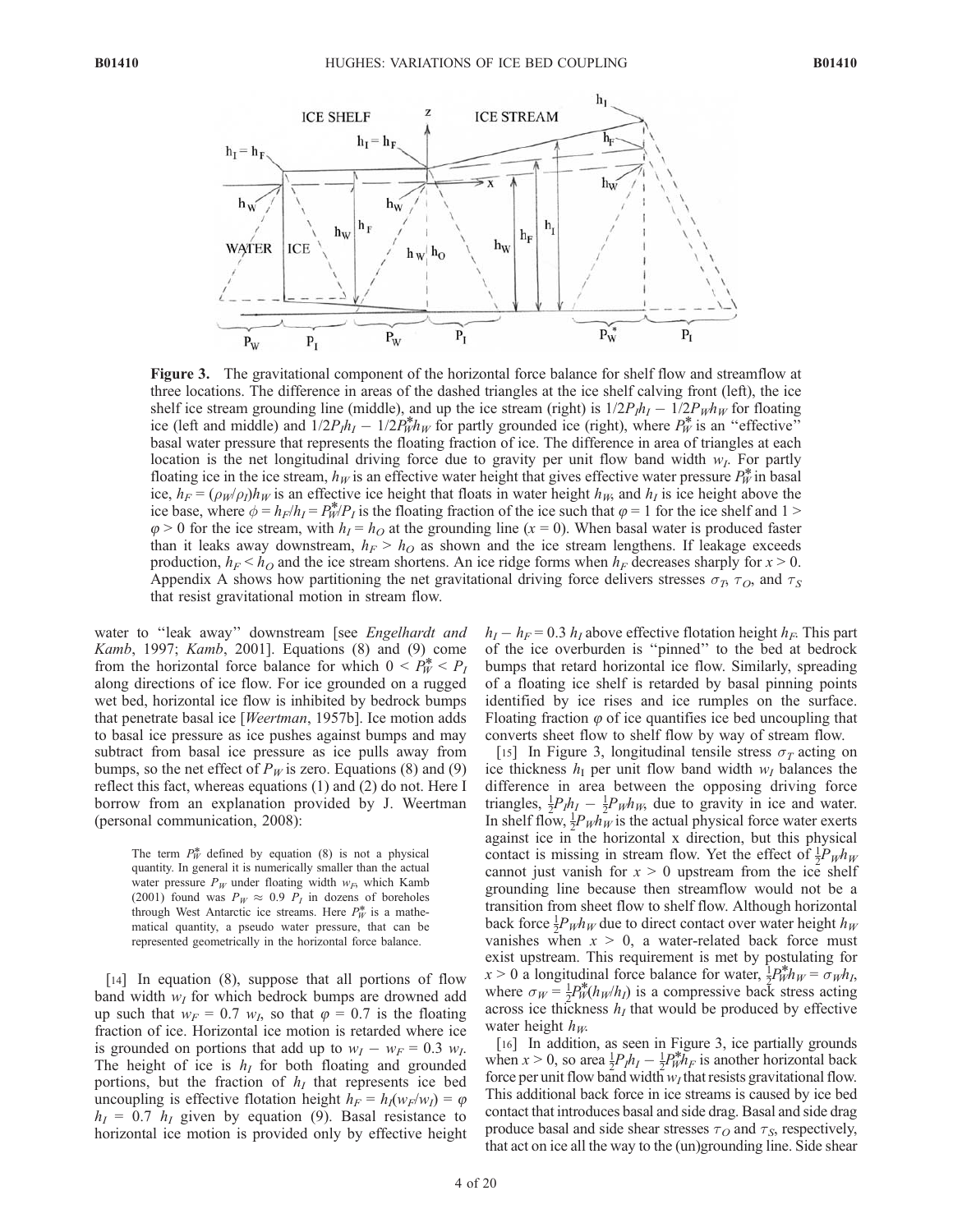

Figure 4. Ice stream profiles resulting from progressive downstream reductions of ice bed coupling. (top) Reductions in floating fraction  $\varphi$  along distance x for an ice stream with  $\varphi = 1$  and  $h_1 = h_0 = 500$  m at  $x = 0$  and  $\varphi = 0.2$  and  $h_1 =$  $h<sub>L</sub> \approx 2500$  m at  $x = L = 1200$  km. (bottom) Ice elevations  $h<sub>I</sub>$ above a horizontal bed for these reductions in  $\varphi$ . Solid lines are from equation (11). Long dashed curves are for  $c_1 = 0$ ,  $c_2 = 1$ , and  $\lambda = 1.61$  in equation (12). Dotted curves are for  $c_1 = 0.2$ ,  $c_2 = 0.8$ , and  $\lambda = 5$  in equation (12) and give the convex profile seen in ice ridges between ice streams. Short dashed curves are from equation (13). Smooth decreases of  $\varphi$  along x allow concave surfaces downstream that become convex upstream.

exists because ice ridges between ice streams are more fully grounded. Therefore, instead of using a net gravitational driving force, it is more appropriate to make  $(F_G)_x = \frac{1}{2}P_I h_I$ the only driving force and to relate resisting forces to tensile and compressive longitudinal stresses  $\sigma_T$  and  $\sigma_W$  for floating fraction  $\varphi$  and to basal and side shear stresses  $\tau$ <sub>O</sub> and  $\tau$ <sub>S</sub> for grounded fraction  $1 - \varphi$ .

[17] The first fact in glaciology is ice height above the bed is determined by ice bed coupling that resists gravitational lowering and spreading of ice. First approximations for the height of an ice sheet above a horizontal bed were the parabolic profile for a constant basal shear stress  $\tau<sub>O</sub>$ [*Nye*, 1951], and elliptical profiles when a constant surface accumulation rate allowed  $\tau_O$  to vary for a thawed bed [Nye, 1959] using the Weertman [1957b] sliding law and a frozen bed [Haefeli, 1961] using the Glen [1955] flow law. Thawing a frozen bed lowers the ice surface about 20% and freezing a thawed bed raises the ice surface about 25% [*Hughes*, 1981]. In both cases the ice surface remains convex and high because thawing a frozen bed weakens ice bed coupling but keeps ice in direct contact with the bed everywhere. Once the bed is fully thawed, however, additional water cannot spread out over the bed; it can only deepen. Deepening will be greatest in bedrock hollows, producing subglacial lakes [Siegert et al., 1996; Oswald and Gogineni, 2008].

[18] Where deepening of basal water collects in bedrock channels aligned in directions of steepest ice surface slopes, ice bed uncoupling increases downslope because the pressure gradient of basal water drives water downslope. Basal water will "carry" the overlying ice in these downslope directions. Overlying ice will then move faster than flanking ice and slow sheet flow becomes fast streamflow in these channels. Along stream flow, the high convex surface of sheet flow driven by the product of ice thickness and surface slope, equation (7), becomes the low flat surface of shelf flow driven by ice height floating above water, equation (5). To accomplish this, streamflow must have a concave profile with  $0 \leq \varphi \leq 1$  and  $\varphi$  increasing downslope to convert the high convex surface ( $\varphi = 0$ ) into the low flat surface ( $\varphi = 1$ ). The simplest expression accomplishing this is

$$
\varphi = h_O / h_I \tag{10}
$$

where  $h_I = h_O$  at  $x = 0$ , with x positive against ice flow.

[19] In pure shelf flow, ice is fully floating (uncoupled) and ice thickness is constant everywhere, so  $h<sub>O</sub> = h<sub>I</sub>$  all along x, giving  $\varphi = 1$  in equation (10), with  $\tau_Q = 0$  and  $\sigma_T$ given by equation (5). In pure sheet flow, ice is fully grounded (coupled) and  $h_l$  increases along x from  $h_{\Omega} = 0$ at  $x = 0$ , giving  $\varphi = 0$  in equation (10), with  $\sigma_T = 0$  and  $\tau_O$ given by equation (7). This produces a convex ice surface profile, such as the parabolic profile given by equation (6) for constant  $\tau$ <sup>O</sup> on a horizontal bed. In pure stream flow, a gradual decrease of  $\varphi$  along x for finite  $h<sub>O</sub>$  at  $x = 0$  in equation (10) gives gradual coupling and a concave ice surface profile, so long as  $\varphi$  remains finite. A rapid decrease of  $\varphi$  along x gives a convex profile for more rapid coupling, such as exists for ice ridges that lie between closely spaced ice streams.

[20] In applying equation (10) to ice streams, it is necessary that  $h<sub>O</sub> > 0$  at  $x = 0$  and  $\varphi_L > 0$  at  $x = L$  for an ice stream of length L. Then  $h_I$  and  $\varphi$  remain finite. For a linear decrease of  $\varphi$  along x:

$$
h_I = \frac{h_O}{\phi} = \frac{h_O}{1 - (1 - \phi_L)x/L} \tag{11}
$$

For an exponential decrease of  $\varphi$  along x:

$$
h_I = \frac{h_O}{\phi} = \frac{h_O}{c_1 + c_2 e^{-\lambda(x/L)}}\tag{12}
$$

For a cosine-squared decrease of  $\varphi$  along x:

$$
h_{I} = \frac{h_{O}}{\phi} = \frac{h_{O}}{\phi_{L} + (1 - \phi_{L})\cos^{2}(\pi x/2L)}
$$
(13)

[21] Equations (11) through (13) are plotted in Figure 4 for  $h_{O} = 500$  m,  $L = 1200$  km, and  $\varphi_{L} = 0.2$ . A linear decrease of  $\varphi$  along x from equation (11) delivers a concave ice stream profile. An exponential decrease of  $\varphi$  along x from equation (12) delivers a concave profile when  $c_1 = 0, c_2 = 1$  and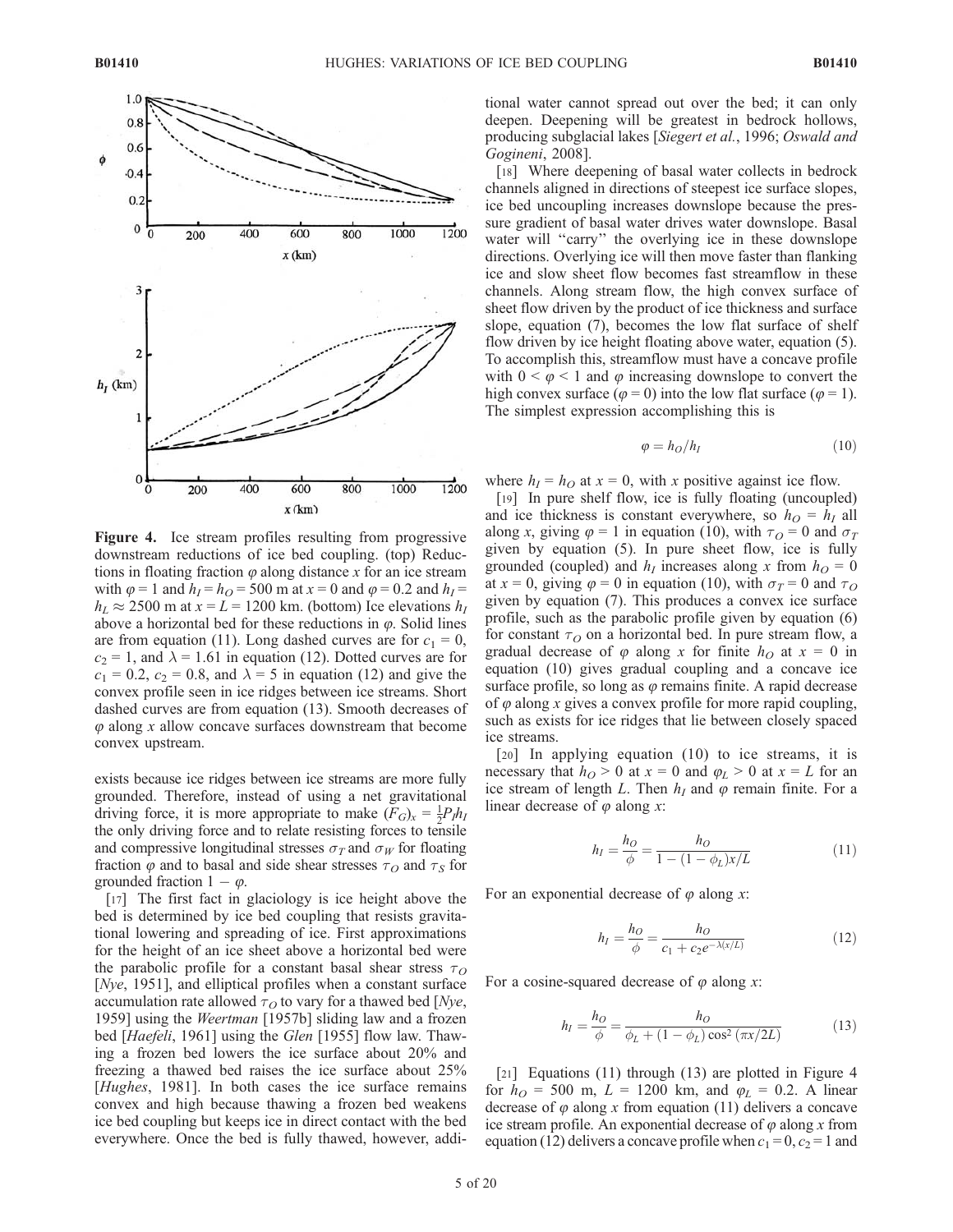

Figure 5. Representation of the bed beneath an ice sheet flow band as a sequence of upward or downward steps. Constant step lengths  $\Delta x$  have variable step heights  $\Delta h_B$ . Ice columns above each step have height  $h_1$  on the low side and surface slope  $\Delta h/\Delta x$ . (top) Basal shear stress  $\tau$ <sub>O</sub> at the base of each ice column can be resolved into two deviator components, a shear stress  $\tau_R$  parallel to the bed and a normal stress  $\sigma_R$  perpendicular to the bed using Mohr circles. If the bed slopes upward in the direction of ice flow,  $\sigma_R$  is compressive. If the bed slopes downward in the direction of ice flow,  $\sigma_R$  is tensile. A compressive  $\sigma_R$ deposits lodgment till and a tensile  $\sigma_R$  quarries jointed bedrock. (bottom) When ice columns touch the bed in the flow direction, normal stress  $\sigma_N$  between steps (arrows) is tensile and quarries bedrock by basal freezing on down steps (right) but is compressive and deposits till by basal melting on up steps (left).

 $\lambda$  = 1.61, but a convex profile when  $c_1$  = 0.2,  $c_2$  = 0.8, and  $\lambda$  = 5, for example. A cosine-squared decrease of  $\varphi$  along x from equation (13) delivers a concave profile that becomes convex as x increases. These results show that how  $\varphi$  decreases along x allows a variety of concave ice stream profiles, and also produces the convex profiles of ice ridges between ice streams. A convex profile also results when  $\varphi$  decreases too slowly along x, such as beyond the head of ice streams.

[22] Equation (10) fails to deliver the profile of a marine ice sheet on a frozen bed, for which  $h<sub>O</sub> > 0$  and  $\varphi = 0$ , so that  $h_I$  is infinite. Therefore, equation (10) requires a thawed bed, a limitation that does not exist in equation (8), which defines  $\varphi$ . For a marine ice stream,  $h_O = h_I$  at the grounding line of its floating ice tongue where  $\varphi = 1$ . For a terrestrial ice stream,  $h_O \rightarrow h_I$  at the minimum slope of its grounded ice lobe where  $\varphi \to 1$ .

#### 3. Deriving the Stresses in Ice Streams

[23] Bed topography along an ice sheet flow band is approximated by the up-down staircase shown in Figure 5, with steps of constant length  $\Delta x$  and variable heights  $\pm \Delta h_B$  for bed height  $+h_B$  or depth  $-h_B$  with respect to sea level. Taking  $x$  horizontal and  $z$  vertical for flow band width  $w_I$ , basal longitudinal force  $F_N$  normal to areas  $A_N = w_I \Delta h_B$ give normal stresses  $\sigma_N = F_N/A_N$  that are tensile when ice pulls away from steps and compressive when ice pushes against steps. These stresses are ignored compared to gravitational driving stresses  $\sigma_G = P_I \Delta h / \Delta x$  for basal ice pressure  $P_I$  and ice surface slope  $\Delta h / \Delta x$  due to ice elevation change  $\Delta h$  in step  $\Delta x$ . This limitation is acceptable when bed slopes are comparable to or less than surface slopes [ $Hughes$ , 1998, pp. 144–145]. It allows forces to be balanced on successive vertical columns of ice, each with a horizontal base of area  $A_O = w_I \Delta x$  where the basal shear stress is  $\tau_O$ , as distinct from basal shear stress  $\tau_R$  resolved along a sloping bed, as shown in Figure 5. A horizontal bed (see Figure 3) eliminates the staircase.

[24] In ice streams, effective flotation height  $h_F = h_W(\rho_W/\rho_W)$  $\rho_I$ ) =  $h_I \phi = h_I (w_F/w_I)$  above the bed is less than ice height  $h_I$ above the bed, where  $h_F$  is a proxy for portion  $w_F$  of flow band width  $w_I$  within which ice is supported by actual basal water pressure  $P_W \approx P_I$ . Effective pressure  $P_W^*$  occurs across  $w_I$ , according to equation (8). The relationship of  $h_F$  to  $h_I$ and  $h_W$  is shown by the gravitational force triangles in Figures 3 and 6. Upstream from the ice shelf grounding line, the horizontal gravitational driving force in ice per unit flow band width given by area  $\bar{P}_{I}h_{I}$  of the big triangle includes the shaded area in addition to water triangle 1 and ice triangle 2 respectively linked to  $\sigma_W$  and  $\sigma_T$  for shelf flow. Here  $\sigma_W$  is the compressive stress of water on ice such that  $\sigma_W h_I = \overline{P}_W h_W$  from the calving front to the grounding line and  $\sigma_W h_I = P_W^* h_W$  in from the grounding line. This shaded area in Figure 6 represents the additional gravitational force needed to overcome the added resistance to ice flow caused by partial grounding. Partial grounding under the ice stream adds basal shear stress  $\tau_O$ . Additional grounding across the sides of the ice stream adds side shear stress  $\tau_s$ . These shaded areas in successive gravitational force triangles upstream from the grounding line are the geometrical representations of gravitational forcing needed to overcome basal and side shear.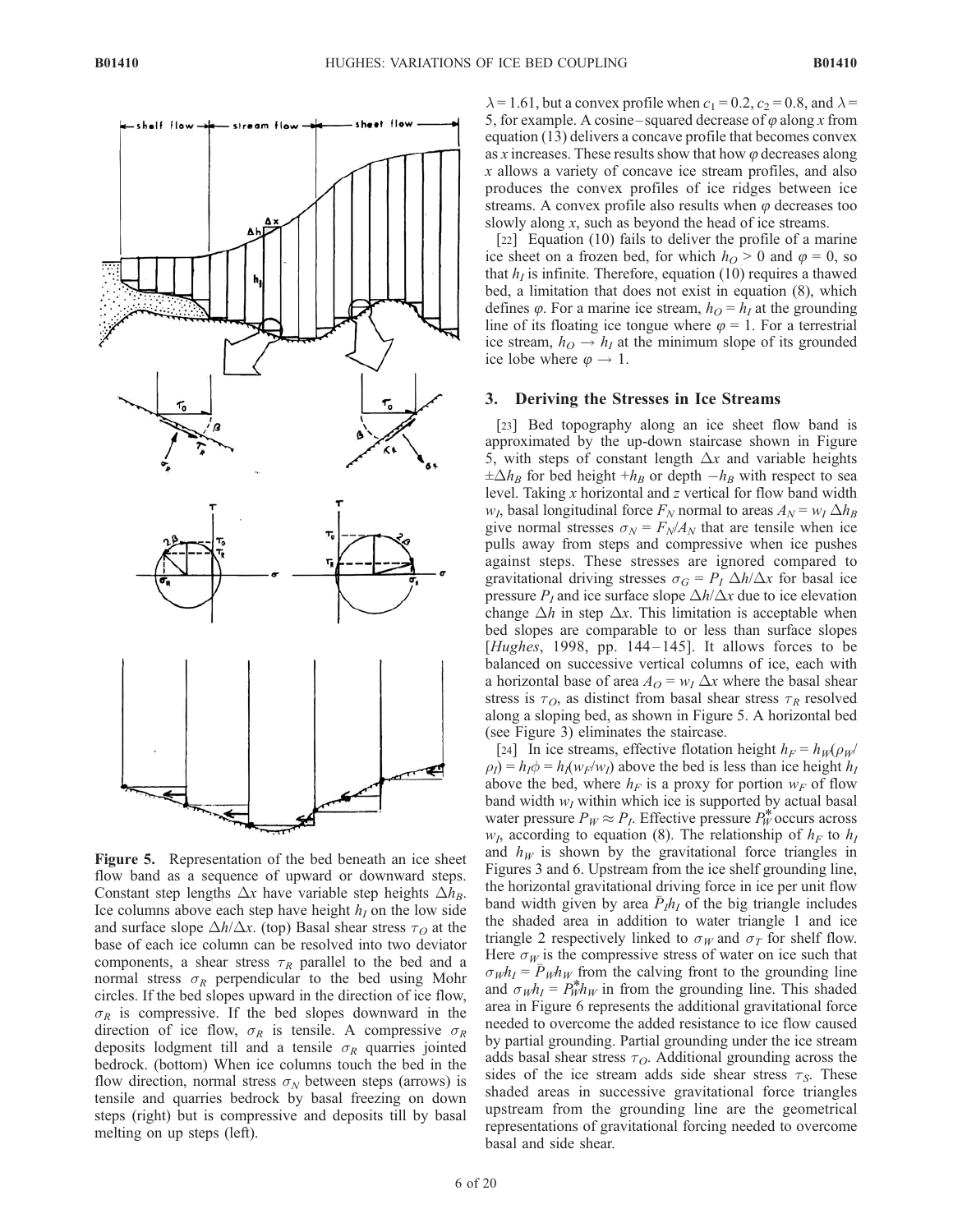

Figure 6. A geometrical representation of gravitational forces along an ice sheet flow band. Sheet flow (right) becomes streamflow (middle) that ends in shelf flow (left). The triangles represent the downslope gravity force, with triangle bases being the pressure of basal ice or water and triangle heights being ice thickness  $h_I$  to the ice surface, flotation ice thickness  $h_F$  to the long dashed line, and water thickness  $h_W$  to the short dashed line that floats ice thickness  $h_F$ . Shaded parts of the triangles are balanced by basal and side shear forces. Unshaded parts of the triangles are balanced by a compressive force pushing on  $h_W$  in water triangle 1 and a tensile force pulling on  $h_I$  in ice triangle 2. The circled inset identifies triangles 1 and 2 at the calving front. These triangles exist as long as  $h_W > 0$ . For partly floating ice in stream flow,  $h_F$ and  $h_W$  are "effective" heights of ice and water linked to "effective" basal water pressure  $P_W^*$  as a mathematical quantity that permits the geometrical representation of gravitational forces driving longitudinal ice flow.

[25] In the shaded areas of the gravitational force triangles in Figure 6, the triangle above  $h_F$  is linked to basal shear stress  $\tau_O$ , and the parallelogram below  $h_F$  is linked to side shear stress  $\tau_s$ . Note that the triangular shaded area grows as  $h_F$  decreases upstream, until this area coincides with  $\bar{P}_I h_I$ when  $h_F = 0$ . This is the condition for pure sheet flow, in which only  $\tau<sub>O</sub>$  resists gravitational forcing. Also note that the size ratio of the shaded triangle to the shaded parallelogram changes as  $h_F$  changes, with the ratio increasing upslope toward the ice divide and decreasing downslope toward the (un)grounding line. Therefore, basal shear replaces side shear upslope and side shear replaces basal shear downslope, even though both basal and side shear vanish at the (un)grounding line. There is no side shear after the ice stream becomes fully afloat, so the geometrical force balance is limited to ice stream flow bands that continue as ice shelf flow bands and move with essentially the same speed as the ice shelf. Buttressing of ice streams by an ice shelf is due to basal pinning points and side shear in a confining embayment. Side shear in individual ice stream flow bands vanishes when the flow bands become imbedded in the ice shelf. When applied to ice streams that end as ice lobes grounded on land,  $\tau_s = 0$  along the sides of an ice lobe, but  $\tau<sub>O</sub>$  increases toward the lobe terminus as basal water escapes, thereby giving the ice lobe a low convex profile (see *Hughes* [2003, Figure 7e]; however,  $P^*_{W}/P_I$ should approach zero, not unity, toward the lobe margin).

[26] Downslope resistance to ice flow contributes to the size of triangular area  $\bar{P}_I h_I$  that represents the horizontal gravitational driving force in ice per unit flow band width. For stream flow, this means that at any point along an ice – stream flow band having transverse cross-sectional area  $A_x = h_I w_I$ , a longitudinal force balance equates longitudinal gravitational driving force  $\bar{P}_I A_x$  with all the downstream resistance to flow, which is represented locally by compressive force  $\sigma_C A_x$  that "pushes" downstream ice, and any remaining local tensile force  $\sigma_T A_x$  that "pulls" upstream ice. Dividing by  $A_x$  gives

$$
\bar{P}_I = \sigma_C + \sigma_T \tag{14}
$$

where  $\sigma_C$  and  $\sigma_T$  are the respective compressive and tensile stresses. Equation (14) was first applied to ice streams buttressed by ice shelves in a force perturbation study by *Thomas* [2004]. A small local perturbation in  $\sigma_C$  caused by small far-field downstream reductions in resistance to flow, including a small reduction in ice shelf buttressing, causes a big local perturbation in  $\sigma_T$  because  $\sigma_C \gg \sigma_T$  and  $\bar{P}_I$  has no immediate change. Note the similarity between equation (14) for streamflow in which  $\bar{P}_I > \bar{P}_W^*$  and equation (5) for shelf flow in which  $\bar{P}_I = \bar{P}_W$ . They are identical except that  $\sigma_C$  replaces  $\sigma_W$ , where  $\sigma_W = \overline{P}_W(h_W/h_I)$  is the compressive back stress in ice caused by water ''dammed'' by ice at the grounding line. Therefore,  $\sigma_C$  can be understood if  $\bar{P}_W^*$  is partly a result of local "damming" of basal water that cannot ''leak away'' by flowing downstream. This reduces access of basal water to the sea because downstream ice thinning by extending flow has been reduced by basal and side shear, grounding line water pressure, and ice shelf buttressing. All these thicken ice because increased gravitational forcing is needed to balance the increased downstream resistance to ice flow. The proxy for downslope resistance is local force  $\sigma_C A_x$  that vanishes when downslope resistance vanishes, leaving  $\bar{P}_I = \sigma_T$  in equation (14), where  $\sigma_T$  is a tensile stress that "pulls" upslope ice, see the "thought experiment" of *Hughes* [2003].

[27] Taken together, all four stresses  $\sigma_C$ ,  $\sigma_T$ ,  $\tau_O$ , and  $\tau_S$ can be expressed in terms of floating fraction  $\varphi$  of ice at any location along an ice stream flow band. This is done with the assistance of Figure 7 (top). The shaded area above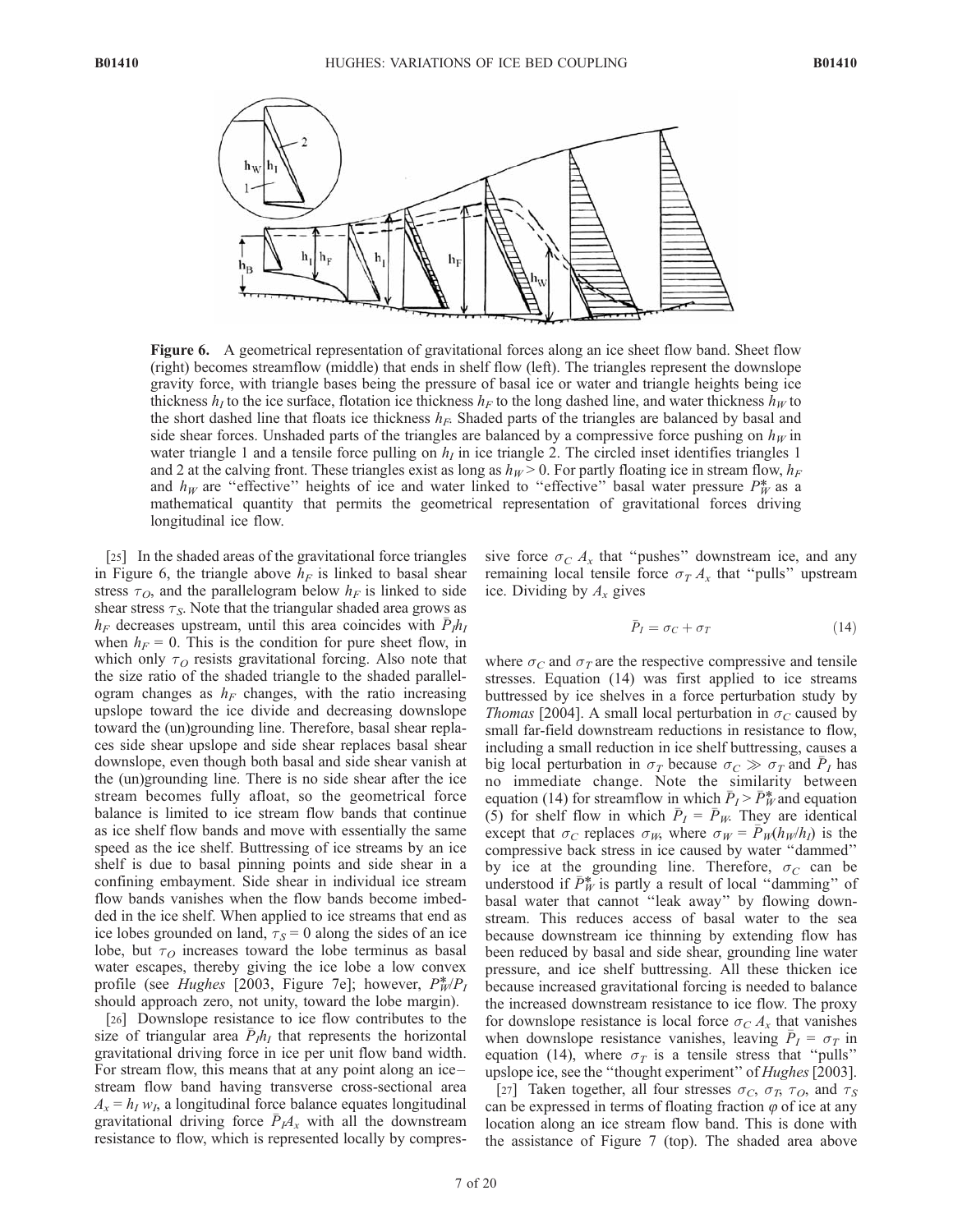

Figure 7. The longitudinal geometrical force balance on an ice stream ending as a confined ice shelf. (top) Longitudinal stresses that resist gravitational flow. The bed supports ice in the shaded area. Ice in the unshaded area is supported by basal water pressure. (middle) Gravitational forces at x represented as triangles and a rectangle are linked to specific resisting stresses. The area inside the thick border is linked to  $\sigma_C$ . Heights  $h_L$  $h_{W}$ , and  $h_{F}$  are measured from the bed for  $x > 0$ . (bottom) Resisting stresses and gravitational forces along  $\Delta x$ . Resisting and gravitational forces are balanced between x and  $x + \Delta x$ . Actual basal water pressure  $P_W$  in fully floating shelf flow becomes effective basal water pressure  $P_W^*$  in partly grounded stream flow.

 $h_F = h_W(\rho_W/\rho_I) = h_I \phi$  is the portion of the ice overburden that has direct contact with basal rock or till across flow band width  $w_I$  when treating drag resistance to downstream ice flow. The unshaded area below  $h_F$  has no contact with the bed and must be supported by basal water pressure when treating stretching resistance to flow. Applying equation (8),  $\phi = w_F/w_I = P_W^* / P_I$  averaged across flow band width  $w_I$ determines  $h_W$ .

[28] Further quantification is obtained by taking axis  $x$ horizontal and positive against flow, with  $x = 0$  at the ice shelf grounding line, and taking axis z vertical and positive upward, with  $z = 0$  at sea level. At positive x, stresses  $\sigma_T$ ,  $\tau_O$ , and  $\tau_S$  are respectively local longitudinal tensile, basal shear, and side shear stresses, whereas longitudinal compressive stress  $\sigma_C$  acts as a local proxy for downslope resistance to ice flow caused by basal and side shear all the way to the ice shelf calving front, and to mean water pressure  $(\bar{P}_W)_{\scriptstyle\text{O}}$  at the grounding line. Thomas [2004] did the same, but without  $\varphi$  in these stresses. Shear resistance in ice shelves includes basal shear over pinning points of area  $A_R$ that produce ice rumples on the surface, side shear around pinning points of circumference  $C_R$  that produce ice rises on the surface, and side shear along grounded length  $L_G$  of an ice shelf in a confining embayment, with  $L_G = 2L_S$  for grounded parallel sides of length  $L_S$ . More generally,  $L_S$  is related to the longitudinal component of  $L_G$  on each side.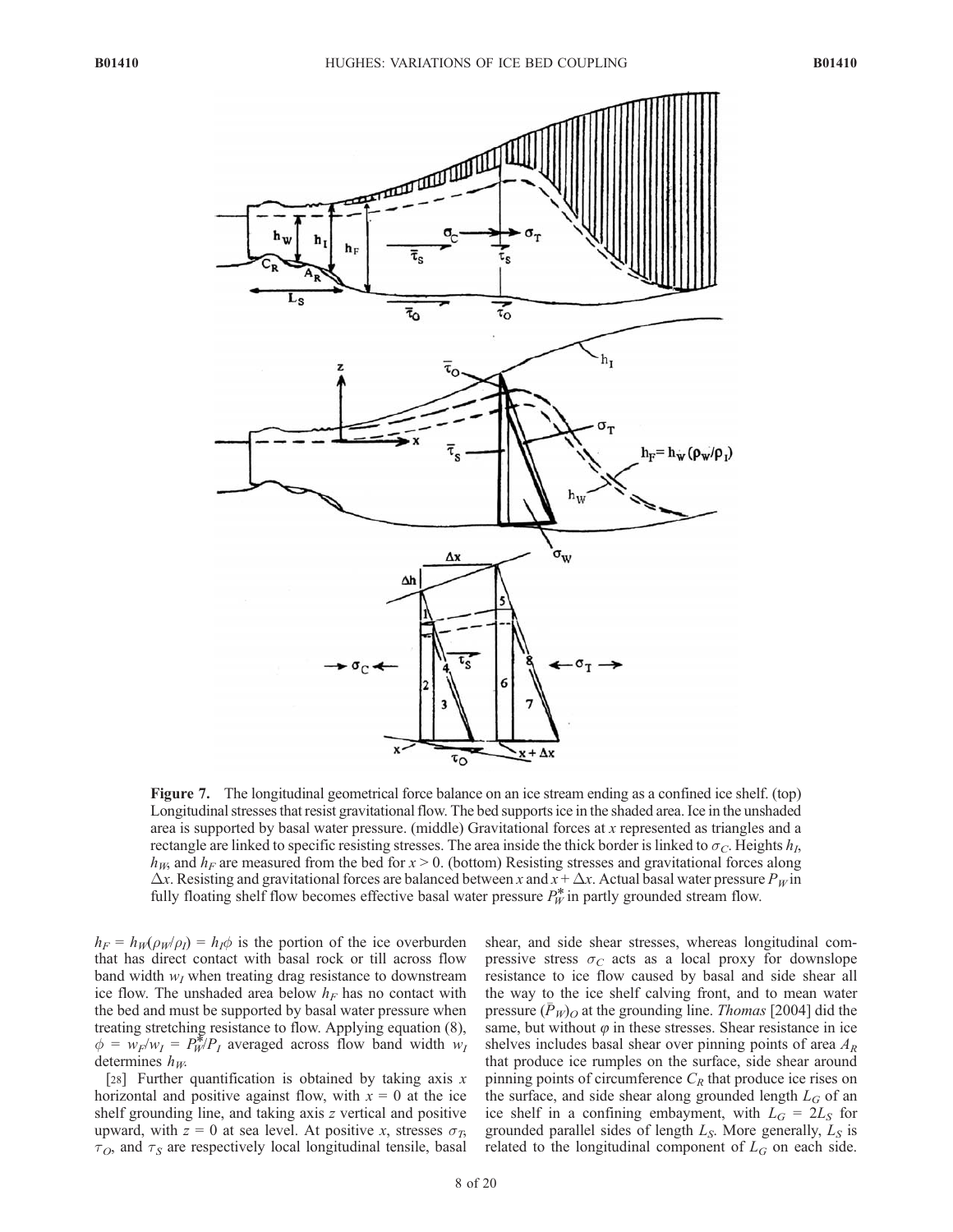

Figure 8. Variations of normalized stresses in Table 1 with floating fraction  $\varphi$  of ice. Solid curves are for flow bands. Long dashed curve  $\tau_O/P_I \alpha$  for a flow line is identical to  $\tau_O$  $P_I\alpha$  + 2(h<sub>I</sub>/h<sub>W</sub>)  $\tau_S/P_I\alpha$  for a flow band. The linear short dashed line is a plot of  $\tau_O/P_I\alpha$  +  $(h_I/h_W)$   $\tau_S/P_I\alpha$  for flow bands.

Shear over and around basal pinning points generates compressive flow on the stoss side. This contributes to  $\sigma_C$ farther upstream at x. Downstream shear stresses are represented by average basal shear stress  $\bar{\tau}_O$  and average side shear stress  $\bar{\tau}_S$  in Figure 7 (top). These stresses vary locally.

[29] A geometrical representation of gravitational stresses at x on the ice stream flow band is shown in Figure 7 (middle). The large triangle having area  $\bar{P}_{I}h_{I}$  represents the gravitational force in ice per unit flow band width  $w_I$ . In relating it to equation (14),  $\sigma_C$  is linked to the area enclosed by the heavy black border, within which is a water triangle below  $h_W$  linked to  $\sigma_W$ , an ice triangle above  $h_F$  linked to  $\bar{\tau}_O$ , and an ice rectangle below  $h_F$  linked to  $\bar{\tau}_S$ , leaving an ice triangle below  $h_F$  that must be linked to  $\sigma_T$ . This is ice triangle 2 all along x in Figure 6. Then  $\sigma_T \ll \sigma_C < \bar{P}_I$ , as in the force perturbation analysis by Thomas [2004]. The shaded triangle and parallelogram in Figure 6 have the same respective areas as the triangle linked to  $\bar{\tau}_O$  and the rectangle linked to  $\bar{\tau}_S$  in Figure 7 (middle). Appendix A shows how all stresses are geometrically linked to  $\varphi$ .

[30] By analogy with linear shelf flow, but with  $\bar{P}^*_{W} =$  $\overline{P}_I \phi$  and  $h_F = h_W(\rho_W/\rho_I) = h_I \phi$  according to equation (8), derivations in Appendix A show that

$$
\sigma_F = \bar{P}_W^*(h_F/h_I) = (\bar{P}_I \phi)\phi = \bar{P}_I \phi^2 \tag{15}
$$

$$
\sigma_W = \bar{P}_W^* (h_W / h_I) = (\bar{P}_I \phi)(\rho_I / \rho_W) \phi = \bar{P}_I (\rho_I / \rho_W) \phi^2 \quad (16)
$$

$$
\sigma_T = \sigma_F - \sigma_W = \bar{P}_I (1 - \rho_I / \rho_W) \phi^2 \tag{17}
$$

$$
\sigma_C = \bar{P}_I - \sigma_T = \bar{P}_I - \bar{P}_I (1 - \rho_I / \rho_W) \phi^2 = \bar{P}_I (1 - \phi^2) + \sigma_W
$$
\n(18)

Note that  $\sigma_C = \sigma_W$  when  $\varphi = 1$  for shelf flow.

[31] As in the work by *Thomas* [2004], compressive stress  $\sigma_C$  at x results from all downstream resistance to ice flow. A longitudinal force balance for constant  $w_I$  gives, referring to Figure 7 (top):

$$
\sigma_C A_x = \sigma_C h_I w_I = \overline{\tau}_O(w_I x + A_R) + \overline{\tau}_S
$$
  
. 
$$
(2\overline{h}_I x + 2\overline{h}_S L_S + \overline{h}_R C_R) + (\overline{P}_W h_W)_{OW_I}
$$
 (19)

where  $\bar{\tau}_O$  is the average basal shear stress over downslope basal area  $w_I x$  of the ice stream and basal area  $A_R$  of ice rumples on the ice shelf,  $\bar{\tau}_s$  is the average side shear stress over downslope side areas  $2\bar{h}_I x$  of the ice stream,  $2\bar{h}_S L_S$  of the ice shelf, and  $\bar{h}_R C_R$  of ice rises on the ice shelf for average ice thickness  $\overline{h}_I$  along length x of the ice stream,  $\overline{h}_S$ along grounded side lengths  $L_S$  of the ice shelf, and  $\overline{h}_R^S$ around circumference  $C_R$  of ice rises, and  $(\bar{P}_W h_W)_O w_I$  is the back force at  $x = 0$  due to average water pressure  $\overline{P}_W$  in water of depth  $h_W$  at the ice shelf grounding line. In equation (19), therefore, compressive force  $\sigma_C A_x$  at x on the left side is the result of average downslope basal and side shear forces and a water pressure force at  $x = 0$ , all on the right side. Solving for  $\sigma_C$ ,

$$
\sigma_C = \frac{\bar{\tau}_O(w_I x + A_R) + \bar{\tau}_S (2\bar{h}_I x + 2\bar{h}_S L_S + \bar{h}_R C_R) + (\bar{P}_W h_W)_{O} w_I}{h_I w_I}
$$
\n(20)

Downslope driving force  $(F_G)_1$  due to gravity at x is  $w_I$ times the area of triangle 1 in Figure 7 (bottom). It is resisted by a downslope basal shear force  $(F<sub>O</sub>)<sub>1</sub>$  given by mean downslope basal shear stress  $\bar{\tau}_O$  times basal area  $w_I x$ beneath the ice stream and total area  $A_R$  beneath ice rumples on the ice shelf. Since triangle 1 occupies the shaded area in Figure 7 (top), its basal ice pressure  $(P<sub>I</sub>)<sub>1</sub> = \rho<sub>I</sub> g(h<sub>I</sub> - h<sub>F</sub>)$  is supported by the bed and its mean downstream ice pressure  $(\overrightarrow{P}_l)_1 = \frac{1}{2}(P_l)_1$  is exerted over area  $w_l$  times triangle height  $h_l$  $-h_F$ . Equating this negative downslope driving force due to gravity  $(F_G)_1 = -\frac{1}{2}(P_I)_1 (h_I - h_F)w_I = -\frac{1}{2}\rho_I g(h_I - h_F)^2 w_I$ and positive downslope resisting force  $(F_O)_1 = \bar{\tau}_O(w_I x +$  $A_R$ ) to zero and solving for  $\bar{\tau}_O$  using  $h_F = h_I \phi$  gives

$$
\bar{\tau}_O = \frac{(1/2)\rho_I g (h_I - h_F)^2 w_I}{w_I x + A_R} = \frac{(1/2)\rho_I g h_I (1 - \phi)^2 h_I w_I}{w_I x + A_R}
$$
\n
$$
= \frac{\bar{P}_I (1 - \phi)^2 h_I w_I}{w_I x + A_R}
$$
\n(21)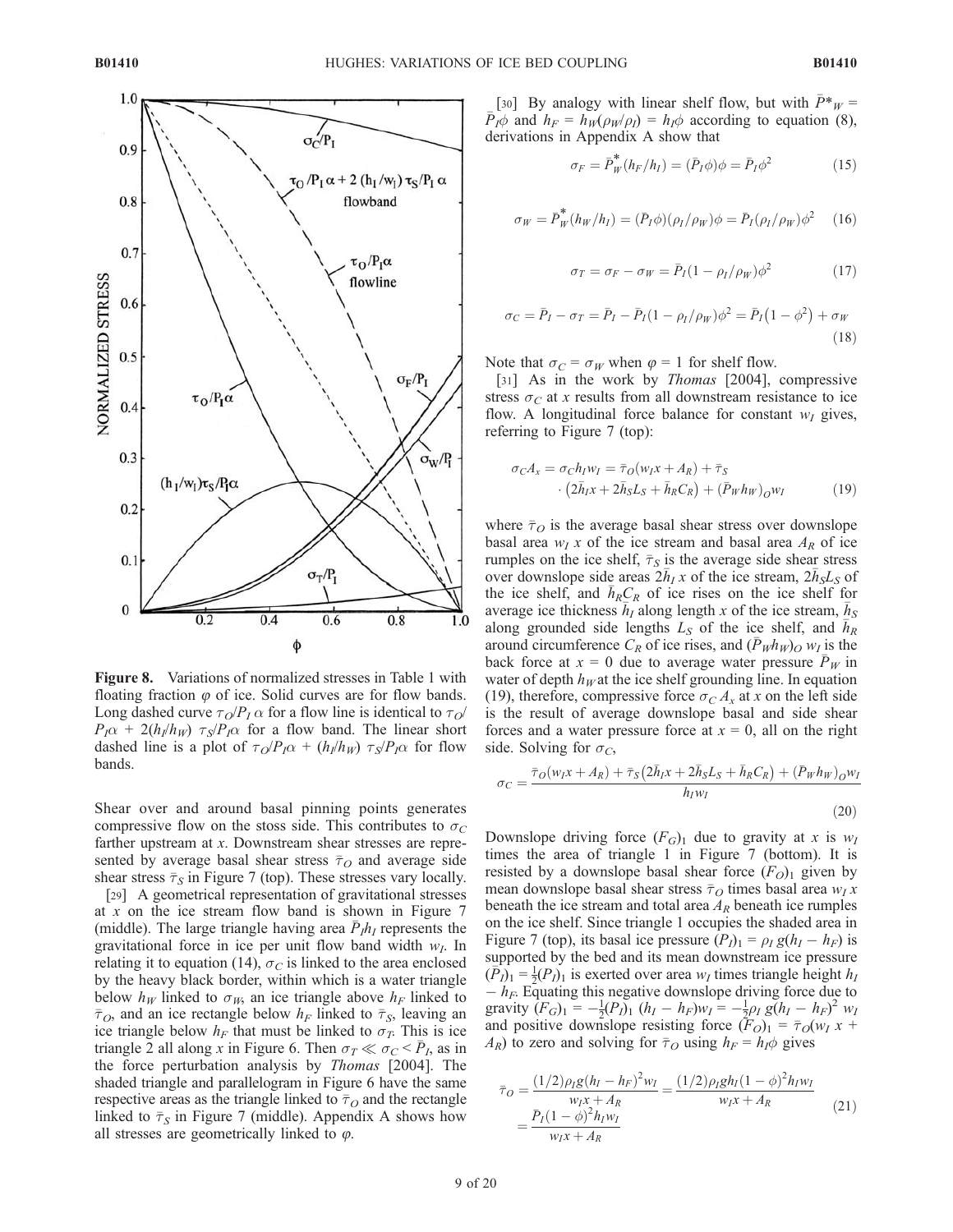Triangular areas 1, 3, and 4 in Figure 7 (bottom) have now been linked to  $\bar{P}_I$  and  $\varphi$  through stresses  $\bar{\tau}_O$ ,  $\sigma_W$ , and  $\sigma_T$ , respectively. All that remains is the area of rectangle 2 in Figure 7 (bottom) and  $\bar{\tau}_S$  for side shear averaged over downslope side areas  $2\bar{h}_{1}$  of the ice stream and side areas  $2\bar{h}_s L_s$  and  $\bar{h}_R C_R$  of the ice shelf and ice rises having total grounded side lengths  $2L<sub>S</sub>$  and circumference  $C<sub>R</sub>$ , respectively, as shown in Figure 7 (top). The negative downstream driving force due to gravity is given by  $w_I$  times the area of rectangle 2 for  $(P_1)_1 = (P_1)_2$  and is  $(F_G)_2 = -(P_1)_2$  $h_F w_I = -\rho_I g(h_I - h_F)h_F w_I$ . It is resisted by positive downslope side shear force  $(F_S)_2 = \overline{\tau}_S (2\overline{h}_I x + 2\overline{h}_S L_S + \overline{h}_S C_S)$ . Summing these forces to zero and solving for  $\tau_S$  $h_R C_R$ ). Summing these forces to zero and solving for  $\tau_S$ using  $h_F = h_I \phi$  gives:

$$
\bar{\tau}_S = \frac{\rho_I g (h_I - h_F) h_F w_I}{2\bar{h}_I x + 2\bar{h}_S L_S + \bar{h}_R C_R} = \frac{\rho_I g h_I (1 - \phi) \phi h_I w_I}{2\bar{h}_I x + 2\bar{h}_S L_S + \bar{h}_R C_R} = \frac{P_I (1 - \phi) \phi h_I w_I}{2\bar{h}_I x + 2\bar{h}_S L_S + \bar{h}_R C_R}
$$
\n(22)

Equation (14) can now be solved for  $\varphi$  using equations (17) and (18) for  $\sigma_T$  and  $\sigma_C$ , respectively. First, substitute equations (21) and (22) for  $\bar{\tau}_O$  and  $\bar{\tau}_S$  in equation (20):

$$
\sigma_C = \frac{(\bar{P}_W h_W)_O}{h_I} + \left[\frac{\bar{P}_I (1 - \phi)^2}{w_I x + A_R}\right](w_I x + A_R)
$$
  
+ 
$$
\left[\frac{P_I (1 - \phi)\phi}{2\bar{h}_I x + 2\bar{h}_S L_S + \bar{h}_R C_R}\right] (2\bar{h}_I x + 2\bar{h}_S L_S + \bar{h}_R C_R)
$$
  
= 
$$
\frac{1}{2} \rho_I g (h_O^2/h_I) (\rho_I/\rho_W) + \frac{1}{2} \rho_I g h_I (1 - \phi)^2 + \rho_I g h_I (1 - \phi)\phi
$$
  
= 
$$
\frac{1}{2} \rho_I g h_O (\rho_I/\rho_W) (h_O/h_I) + \frac{1}{2} \rho_I g h_I (1 - 2\phi + \phi^2 + 2\phi - 2\phi^2)
$$
  
= 
$$
\frac{1}{2} \rho_I g h_O (\rho_I/\rho_W) (h_O/h_I) + \frac{1}{2} \rho_I g h_I (1 - \phi^2)
$$
(23)

where equation (8) for  $\varphi = 1$  at  $x = 0$  gives  $\bar{P}_W = \bar{P}_I$  and  $h_W =$  $h_O(\rho_I/\rho_W)$  for  $h_I = h_O$ . Combining equations (16) and (18) with equation (23) for  $\sigma_C$  and solving for  $\varphi$  gives:

$$
\varphi = h_O / h_I \tag{24}
$$

Equation (24) confirms equation (10). To a first-order approximation, it quantifies how marine ice sheets undergo rapid gravitational collapse. Collapse occurs up ice streams as ''salients'' of rapid surface lowering that extend the ice streams into the ice sheet. In this way the high convex surface of sheet flow collapses into the low flat surface of shelf flow. Calving bays can then migrate up the floating salients and carve out the heart of the ice sheet. Without equation (10), or something like it, the ice sheet would remain intact.

[32] A general decrease in floating fraction  $\varphi$  of basal ice toward the ice divide of an ice sheet is accomplished by increasing  $\sigma_C$  along x in equation (14), as seen in equations (18) and (23). Incremental increases in  $\sigma_C$  in incremental distance  $\Delta x$  results from adding incrementally to basal and side drag, respectively linked to  $\tau<sub>O</sub>$  and  $\tau<sub>S</sub>$ , so that tensile stress  $\sigma_T$  is reduced incrementally. Bed slopes are represented by an up-down staircase having constant step lengths  $\Delta x$  and variable step heights  $\pm \Delta h_B$ . Then the ice column in Figure 7 (bottom) has a horizontal base and basal shear stress  $\tau_O$ , and column height changes by  $\Delta h_I$  =

 $\Delta h$  within each  $\Delta x$  step, taking  $\Delta h_B$  between steps. Tensile and compressive forces normal to step areas  $w_I \Delta h_B$  are ignored because surface slopes are more important than bed slopes in the longitudinal force balance [see Hughes, 1998, pp. 144–145]. Figure 7 (bottom) shows stresses  $\tau_O$ ,  $\tau_S$ ,  $\sigma_T$ , and  $\sigma_C$  over length  $\Delta x$  in relation to changes in area of the triangles and rectangle from those shown as 1 through 4 at  $x$ to those shown as 5 through 8 at  $x + \Delta x$  as flotation height  $h_F$  changes to  $h_F + \Delta h_F$ , where  $\Delta h_F$  can be an increase as shown or a decrease in  $h_F$  over  $\Delta x$ . For  $\varphi$  to decrease along x,  $\Delta h_F$  must decrease or an increase in  $\Delta h_F$  must be less than increase  $\Delta h$  in ice surface elevation.

[33] A longitudinal force balance that sums to zero negative driving force  $(F_G)_x$  due to gravity as flow band width  $w_I$  times the difference between triangular areas 5 and 1 in Figure 7 (bottom) plus positive basal shear force  $(F<sub>O</sub>)<sub>x</sub>$  $= \tau_O w_I \Delta x$  gives for  $\Delta x \rightarrow 0$ 

$$
\tau_O = \rho_I g h_I (1 - \phi) \alpha - \rho_I g h_I (1 - \phi) (\rho_W / \rho_I) \alpha_W = P_I [1 - \phi] [\alpha - (\rho_W / \rho_I) \alpha_W]
$$
(25)

where  $\Delta h/\Delta x \rightarrow \alpha$  and  $\Delta h_W/\Delta x \rightarrow \alpha_W$  as  $\Delta x \rightarrow 0$ . Equation (25) is derived in Appendix A.

[34] A longitudinal force balance that sums to zero negative driving force  $(F_G)_x$  due to gravity as flow band width  $w_I$  times the difference between rectangular areas 6 and 2 in Figure 7 (bottom) plus positive side shear force  $(F_S)_x = 2\tau \overline{\tilde{sh}_I} \Delta x$  for  $\overline{h}_I = h_I + \frac{1}{2} \Delta h_I$  gives for  $\tau_S$  as  $\Delta x \to 0$ 

$$
\tau_S = \frac{1}{2} \rho_I g w_I \phi \alpha + \frac{1}{2} \rho_I g w_I (1 - 2\phi) (\rho_W / \rho_I) \alpha_W
$$
  
=  $\overline{P}_I (w_I / h_I) [\phi \alpha + (1 - 2\phi) (\rho_W / \rho_I) \alpha_W]$  (26)

where  $\Delta h/\Delta x \rightarrow \alpha$  and  $\Delta h_W/\Delta x \rightarrow \alpha_W$  as  $\Delta x \rightarrow 0$ . Equation (26) is derived in Appendix A.

[35] Notice that if  $\alpha_W = 0$ ,  $\tau_O$  varies as  $1 - \varphi$  and  $\tau_S$ varies as  $\varphi$ , so a decrease in basal shear is replaced by a corresponding increase in side shear, and vice versa. However, in general,  $\alpha_W$  is not zero. Equation (8) links  $\alpha_W$  to  $\varphi$ :

$$
\alpha_W = \partial h_W / \partial x = (\rho_I / \rho_W) \partial (h_I \phi) / \partial x = (\rho_I / \rho_W) (\phi \alpha_I + h_I \partial \phi / \partial x)
$$
 (27)

where  $\alpha_I = \partial h_I / \partial x$  is the gradient of ice thickness. Substituting equation (27) for  $\alpha_W$  in equations (25) and (26) gives

$$
\tau_O = P_I(1 - \phi)[\alpha - (\rho_W/\rho_I)\alpha_W] \n= P_I(1 - \phi)(\alpha - \phi\alpha_I - h_I\partial\phi/\partial x) \n= P_I(1 - \phi)^2 \alpha - P_I h_I(1 - \phi)\partial\phi/\partial x
$$
\n(28)

$$
\tau_S = \bar{P}_I(w_I/h_I)[\phi\alpha + (1 - 2\phi)(\rho_W/\rho_I)\alpha_W] \n= \bar{P}_I(w_I/h_I)[\phi\alpha + (1 - 2\phi)(\phi\alpha_I + h_I\partial\phi/\partial x)] \n= P_I(w_I/h_I)\phi(1 - \phi)\alpha + \bar{P}_Iw_I(1 - 2\phi)\partial\phi/\partial x
$$
\n(29)

where  $\alpha = \alpha_I$  for  $\Delta h = \Delta h_I$  within each  $\Delta x$  step,  $\tau_O = P_I \alpha$ and  $\tau_s = 0$  when  $\varphi = 0$ , and  $\tau_o = \tau_s = 0$  when  $\varphi = 1$  because then  $\alpha = (\rho_W/\rho_I)\alpha_W$ . The maximum value of  $\tau_S$  is reached when  $\varphi$  = 0.5 but an increase in  $\varphi$  is always accompanied by a decrease in  $\tau_O$  relative to  $\tau_S$ .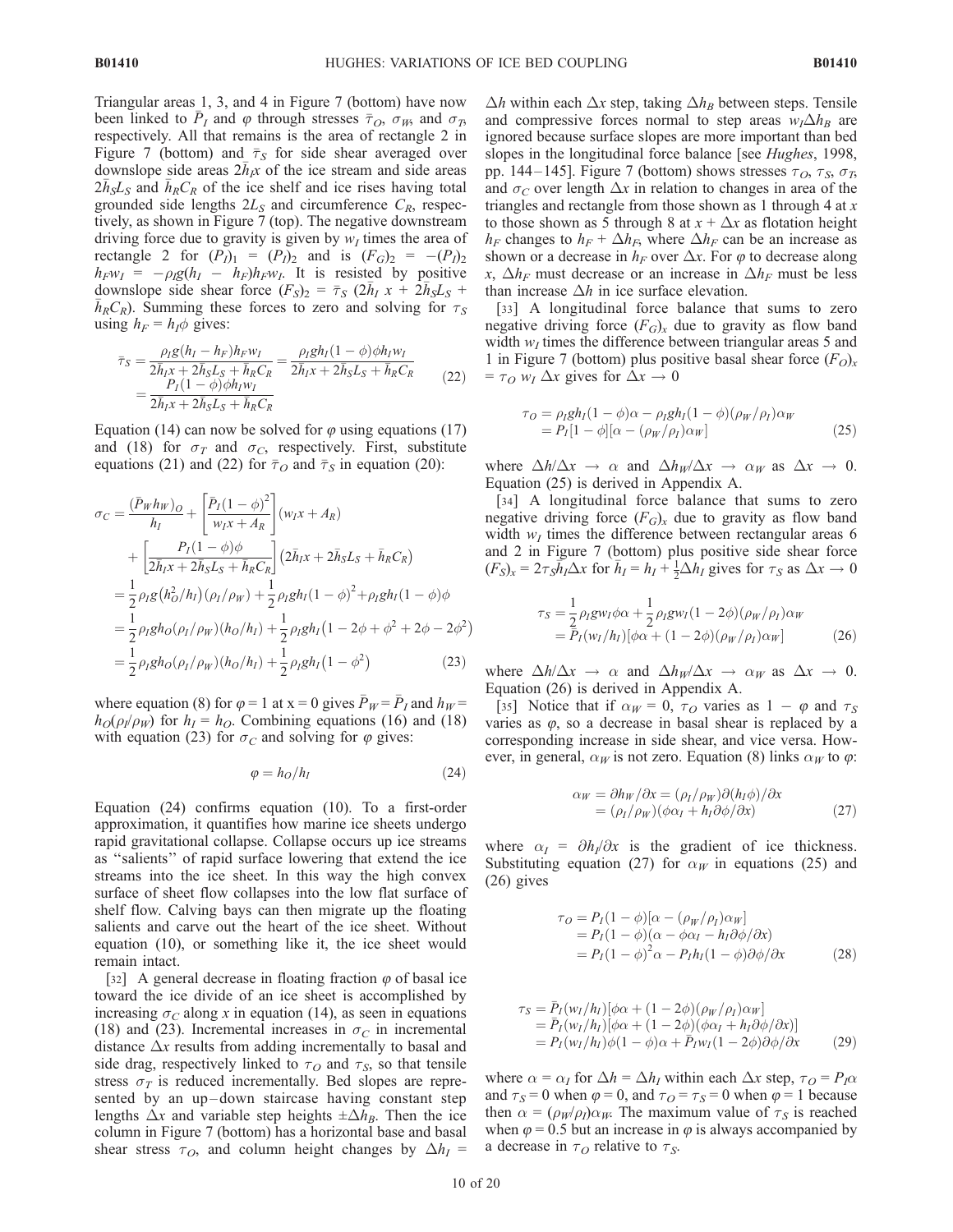| <b>B01410</b> | HUGHES: VARIATIONS OF ICE BED COUPLING |  |  |
|---------------|----------------------------------------|--|--|
|               |                                        |  |  |

| <b>Stress</b>                                                                                                               | Formula                                                                                                                                                                                                                                                    | Equation Number in Text           |
|-----------------------------------------------------------------------------------------------------------------------------|------------------------------------------------------------------------------------------------------------------------------------------------------------------------------------------------------------------------------------------------------------|-----------------------------------|
| Effective basal water pressure at x, from gravity force 3                                                                   | $P^*_W = \rho_W g h_W$                                                                                                                                                                                                                                     | ⊙                                 |
| Lee overburden pressure at x, from gravity force $(1 + 2 + 3 + 4)$                                                          | $P_I = \rho_I g h_I$                                                                                                                                                                                                                                       |                                   |
| Upslope tensile stress at x, from gravity force 4:                                                                          |                                                                                                                                                                                                                                                            |                                   |
| Downslope water pressure stress at x, from gravity force 3                                                                  | $\begin{array}{l} \sigma_T = P_I (1-\rho_I/\rho_W) \phi^2 \ \sigma_W = P_I (\rho_I/\rho_W) \phi_-^2 \end{array}$                                                                                                                                           |                                   |
| Upslope flotation stress at x from gravity force $(3 + 4)$                                                                  | $\sigma_F = \sigma_T + \sigma_W = P_I \phi^2$                                                                                                                                                                                                              |                                   |
| $+2+3+4$<br>Longitudinal force balance at x from gravity force $[(5 + 6 + 7 + 8) - (1)$                                     |                                                                                                                                                                                                                                                            | $E \nbrace E \nbrace E \nbrace E$ |
| Flotation force gradient at x from gravity force $[(7 + 8) - (3 + 4)]$                                                      |                                                                                                                                                                                                                                                            |                                   |
| Basal shear stress at $x$ from gravity force $(5 - 1)$                                                                      | $\begin{array}{l} P_I\alpha=\partial(\sigma_F h_I)/\partial x+\tau_O+2\tau_S(h_I/w_I)\\ \partial(\sigma_F h_I)/\partial x=P_I\phi(\phi\alpha_I+h_I\partial\phi/\partial x)\\ \tau_O=P_I(1-\phi)^2\alpha-P_Ih_I(1-\phi)\partial\phi/\partial x \end{array}$ | (389)                             |
| Side shear stress at x from gravity force $(6-2)$                                                                           |                                                                                                                                                                                                                                                            |                                   |
| Average downslope basal shear stress to x from gravity force 1                                                              | $\tau_S = P_I(w_I/h_I) \phi(1-\phi) \alpha + \bar{P}_I w_I (1-2\phi) \partial \phi / \partial x$<br>$\bar{\tau}_O = \bar{P}_I w_I h_I (1-\phi)^2 / (w_I x + A_R)$                                                                                          |                                   |
| Average downslope side shear stress to $x$ from gravity force $2$                                                           |                                                                                                                                                                                                                                                            | (22)                              |
| $\frac{1}{1}$<br>Downslope compressive stress at x due to $\overline{T}_0$ and $\overline{T}_s$ along x and $\sigma_W$ at x | $\begin{array}{l} \bar{\tau}_S = P_I w_I h_I \phi (1-\phi)/(2\bar{h}_I x + 2 L_S \bar{h}_S + C_R \bar{h}_R) \ \sigma_C = \bar{P}_I - \sigma_T = \bar{P}_I - P_I (1-\rho_I/\rho_W) \phi^2 \end{array}$                                                      | $\left(\frac{8}{18}\right)$       |
| First-order floating fraction of ice at x                                                                                   | $\phi = h_O/h_I$                                                                                                                                                                                                                                           | (24)                              |

[36] The change in longitudinal stresses along  $\Delta x$  is obtained from a longitudinal force balance in buoyant ice below  $h_F$  in Figure 7 (top). A negative tensile gravitational force change is flow band width  $w_I$  times the difference between triangular areas 8 and 4 in Figure 7 (bottom). It is balanced by positive tensile force change  $w_1\Delta(\sigma_7h_1)$  along incremental length  $\Delta x$ . Summing these changing forces to zero, dividing by  $\Delta x$ , solving for  $\Delta(\sigma_T h_I)/\Delta x = \partial(\sigma_T h_I)/\partial x$ as  $\Delta x \rightarrow 0$ , and using equation (27) for  $\alpha_W$  gives

$$
\partial(\sigma_T h_I)/\partial x = \rho_I g h_I (1 - \rho_I/\rho_W) \phi(\rho_W/\rho_I) \alpha_W \n= P_I (1 - \rho_I/\rho_W) \phi(\phi \alpha_I + h_I \partial \phi/\partial x)
$$
\n(30)

where  $\partial(\sigma_T h_I)/\partial x = 0$  when  $\varphi = 0$  and  $\partial(\sigma_T h_I)/\partial x =$  $P_1(1 - \rho_1/\rho_W)\alpha_I$  when  $\varphi = 1$ . Similarly, a negative compressive gravitational force change is  $w_I$  times the difference between triangular areas 7 and 3 in Figure 7 (bottom). It is balanced by positive compressive force change  $w_I \Delta(\sigma_W h_I)$  along  $\Delta x$  due to the change in basal water pressure. Summing these changing forces to zero, dividing by  $\Delta x$ , and letting  $\Delta x \rightarrow 0$  gives

$$
\partial(\sigma_W h_I)/\partial x = P_I \alpha_W = P_I(\rho_I/\rho_W)\phi(\phi \alpha_I + h_I \partial \phi/\partial x) \quad (31)
$$

The sum of negative tensile and compressive gravitational force gradients gives the negative flotation gravitational force gradient due to change  $\Delta P^*$ <sub>W</sub> along  $\Delta x$ . It is  $w_I$  times the difference between triangular areas  $(7 + 8)$  and  $(3 + 4)$ along  $\Delta x$ . It is balanced by positive flotation force change  $w_1\Delta(\sigma_F h_1)$  along  $\Delta x$ . Summing these changing forces to zero, dividing by  $\Delta x$ , and letting  $\Delta x \rightarrow 0$  gives

$$
\partial(\sigma_F h_I)/\partial x = P_I \phi(\phi \alpha_I + h_I \partial \phi/\partial x) \tag{32}
$$

Equations (30) through (32) can also be obtained directly from equations (15) through (17).

[37] Finally, the negative longitudinal gravitational force change along  $\Delta x$  given by  $w_I$  times the difference in area between the two big triangles,  $(5 + 6 + 7 + 8) - (1 + 2 + 3 +$ 4), can be summed to zero with positive resisting forces  $w_I \Delta(\sigma_F h_I) + \tau_O w_I \Delta x + 2\tau_S \bar{h}_I \Delta x$ . Dividing by  $\Delta x$  and letting  $\Delta x \rightarrow 0$  gives

$$
P_I \alpha = \partial(\sigma_F h_I) / \partial x + \tau_O + 2\tau_S (h_I / w_I)
$$
 (33)

where  $\sigma_F = \sigma_T + \sigma_W$ . Equation (33) is also obtained from the equilibrium equations [see Van der Veen, 1999, p. 40], but without  $\sigma_W$ , so that  $\sigma_F = \sigma_T$ , and without  $\sigma_F$ ,  $\sigma_T$ ,  $\sigma_W$ ,  $\tau_O$ , and  $\tau<sub>S</sub>$  all being related to ice bed coupling through floating fraction  $\varphi$  of basal ice. Those relationships emerge only from the geometrical force balance.

[38] Relationships between floating fraction  $\varphi$  of ice and stresses that resist gravitational motion, as presented in this section, are summarized in Table 1, and most are derived geometrically in Appendix A.

[39] Stresses in Table 1 are for a flow band of constant width  $w_I$  that coincides with the approximate width of an ice stream. Shear stresses vanish down the centerline of an ice stream, which is the central flow line in the flow band. Without side shear, the longitudinal driving force due to gravity and represented by the shaded areas of the gravita-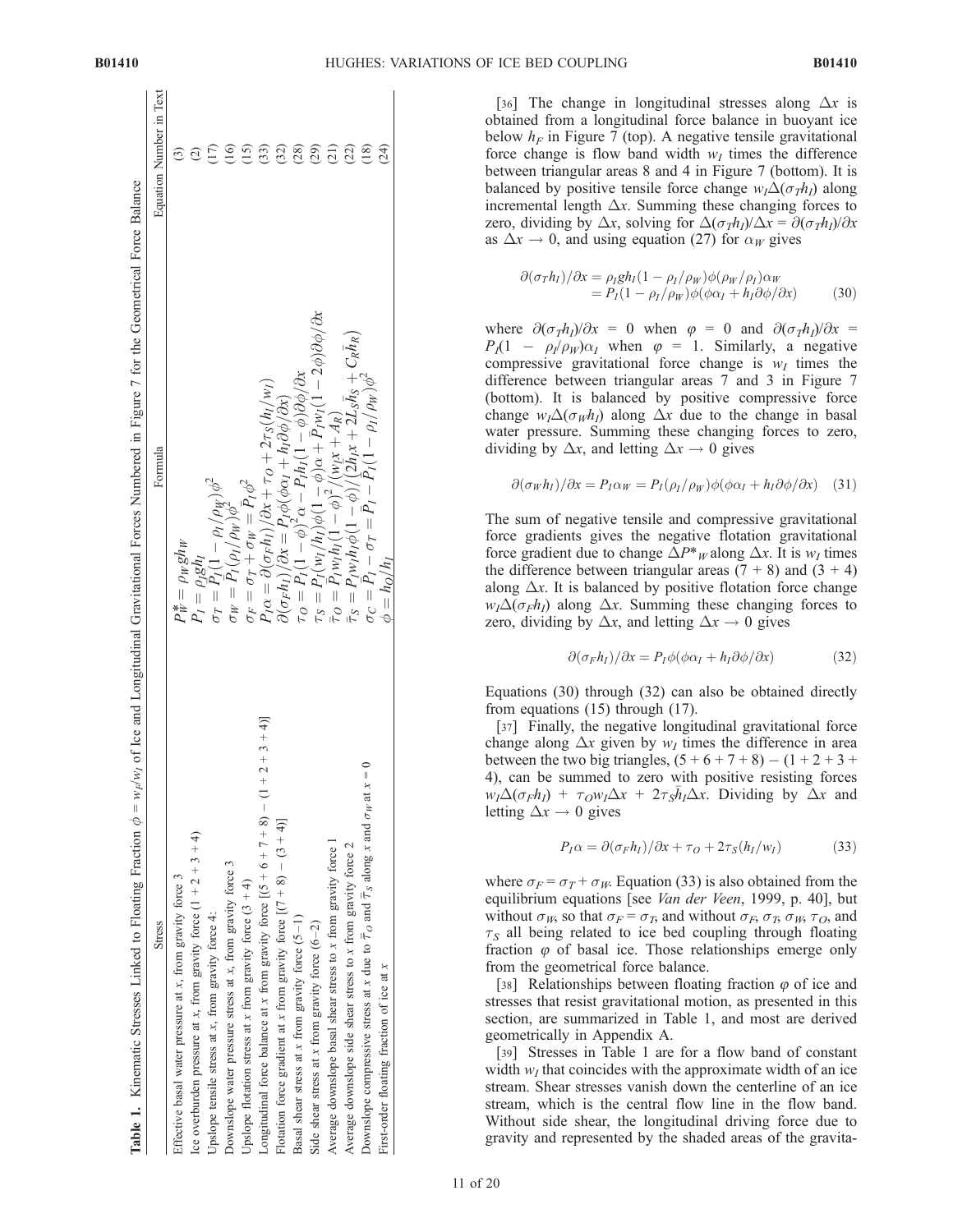tional triangles in Figure 6 changes by  $\Delta(\frac{1}{2}P_I h_I - \frac{1}{2}P_W^* h_F)$  in incremental length  $\Delta x$  and is balanced by basal drag force  $\tau$ <sup>O</sup>  $\Delta x$ . From equations (2), (3) and (8):

$$
\tau_O \Delta x = \Delta \left( \frac{1}{2} P_I h_I - \frac{1}{2} P_W^* h_F \right) = \Delta \left( \frac{1}{2} P_I h_I - \frac{1}{2} P_I \phi h_I \phi \right)
$$
  
=  $\rho_I g h_I (1 - \phi^2) \Delta h_I - \rho_I g h_I^2 \phi \Delta \phi$  (34)

Setting  $\alpha = \Delta h / \Delta x = \Delta h / \Delta x$  for ice columns having a horizontal base on steps of an up-down staircase bed, and solving for  $\tau_{\Omega}$ :

$$
\tau_O = P_I (1 - \phi^2) \alpha - P_I h_I \phi \Delta \phi / \Delta x \tag{35}
$$

Compare equation (35) with equation (28). The same procedure employed in equations (18) through (24), but excluding all terms for side shear, delivers equation (24) for the central flow line of a flow band. Hence, equation (10) applies to both flow bands and flow lines, so it is a robust result of the geometrical force balance.

[40] Figure 8 is a plot of normalized stresses  $\tau_O$ ,  $\tau_S$ ,  $\sigma_T$ ,  $\sigma_F$ ,  $\sigma_W$ , and  $\sigma_C$  for flow bands, and  $\tau_O$  given by equation (35) for flow lines, versus  $\varphi$ . It shows how removing side shear stress  $\tau_s$  in flow bands is compensated by increasing basal shear stress  $\tau<sub>O</sub>$  in flow lines at the center of flow bands. Since radar sounding is often along single flight lines down the centers of ice streams, Equation (35) for  $\tau<sub>O</sub>$  is preferred for the centerline bed profile. An identical resistance to gravitational forcing is entailed by using a flow line instead of a flow band. In Figure 8, normalized basal resistance represented by  $\tau_O/P_I\alpha$  for a flow line is identical to the normalized resistance provided by the flow band for  $\tau_O/P_I\alpha$ at the bed and  $2(h_1/w_1)\tau_s/P_1\alpha$  along the two sides.

#### 4. Applications

[41] The geometrical force balance, or any force balance, can give only first approximations to profiles for sheet, stream, and shelf flow because the mass balance is excluded from the analysis. This is illustrated in Figure 9, which compares profiles for ice sheets (top) and ice shelves (bottom). Figure 9 (top) shows that the parabolic ice sheet profiles obtained from equation (6) using only a force balance generally lies between elliptical profiles obtained from the flow law of ice (profile 1) and the sliding law of ice (profile 2), as required when a mass balance with a constant surface accumulation rate is included along with the force balance [Hughes, 1981, Figure 5.8]. Figure 9 (bottom) shows that the flat ice shelf profile consistent with equation (5) using only a force balance is comparable to the profile that also include the mass balance for a constant accumulation rate, except near the ice shelf grounding line where inflowing ice offsets the gravitational thinning and ice shelf stretching that is resisted by  $\sigma_T$  [see *Van der Veen*, 1999, Figure 6.10].

[42] Another comparison of results using only a force balance with results that combine the force balance and the mass balance is provided by the radar flight line down Byrd Glacier, Antarctica that provided a nearly continuous bed



Figure 9. Comparing flow line profiles from the force balance with profiles from the force balance and the mass balance. (top) For sheet flow, a parabolic force balance profile (dashed curve) from equation (6) is compared with elliptical force/mass balance profiles obtained from the flow law (curve 1) and the sliding law (curve 2) of ice (modified from *Hughes* [1981, Figure 5.8]). (bottom) For shelf flow, force balance profiles (dashed lines with constant thickness) from equation (5), are compared with force/mass balance profiles obtained from the flow law for longitudinal tension (concave profile) (modified from Van der Veen [1999, Figure 6.10]).

reflection. As seen in Figure 10, the flight line is generally not too far from the central flow line. Figure 11 shows the surface and bed profiles along this flight line (Figure 11, top) and compares  $\varphi$  calculated by *Vance and Ashley* [2006] using equation (24) for the force balance with  $\varphi$  calculated by Reusch and Hughes [2003] using a combined force balance and mass balance (Figure 11, bottom). The trend in  $\varphi$  is the same in both cases, but  $\varphi$  from the force balance lies below  $\varphi$  from the combined balance, except for  $\varphi = 1$ for floating ice beyond the (un)grounding line.

[43] These results, and the robust nature of equation (24) for both flow bands and flow lines, encourage using equation (24) to calculate  $\varphi = h_O/h_I$  along straight-line approximations to Antarctic ice flow lines that enter major ice streams (see Figure 12). The straight-line approximations were provided by J. Fastook using BEDMAP data to obtain  $h<sub>O</sub>$  at  $x = 0$  and  $h<sub>I</sub>$  along x for these flow lines in calculating  $\varphi$  along x. BEDMAP data are least reliable in Queen Maude Land, the northeast quadrant of Figure 12. High values of  $\varphi$  extend farthest up flow lines when the concave surface of ice streams extend farthest inland, such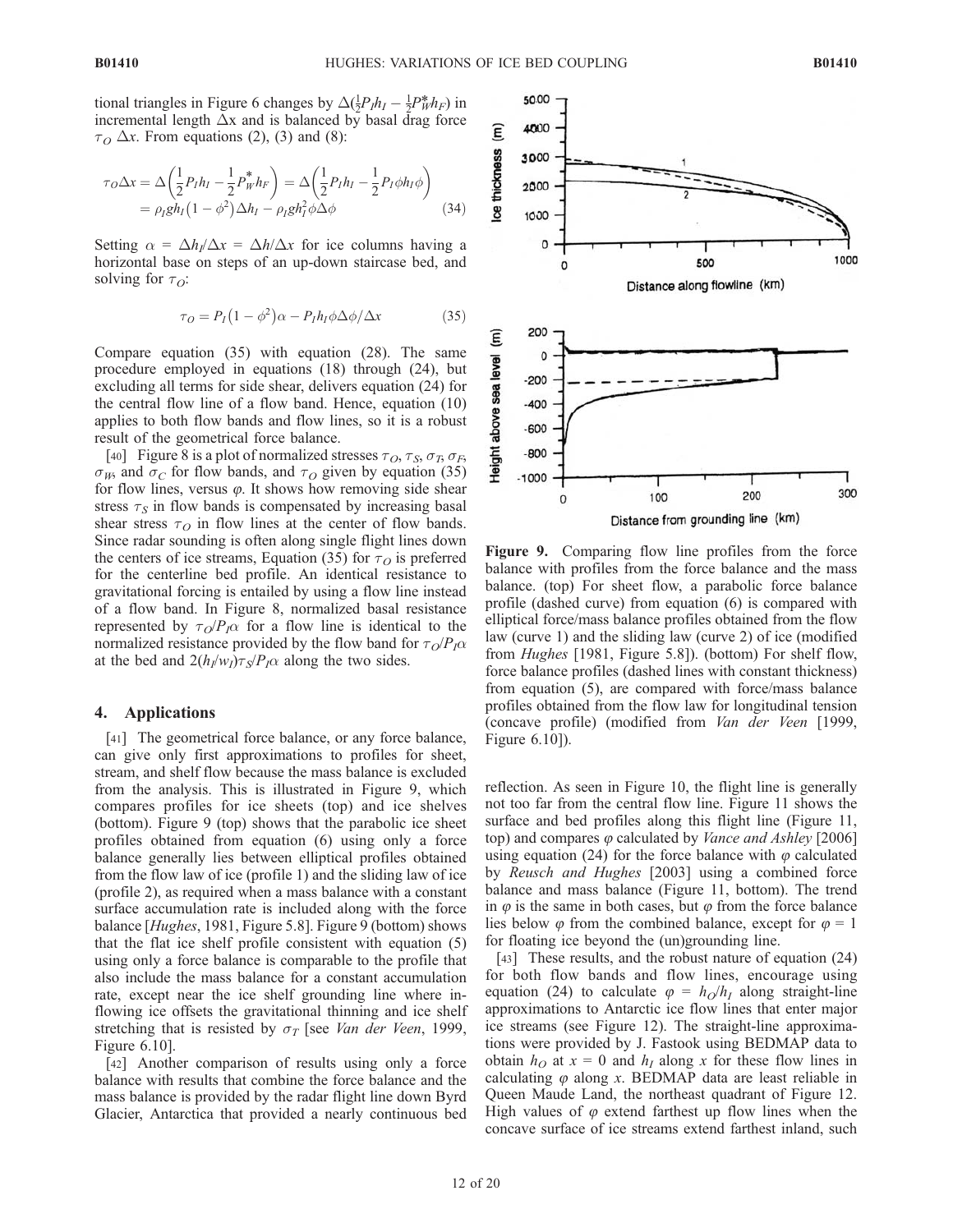

Figure 10. A radio echo flight line that is subparallel to a central ice flow band on Byrd Glacier, Antarctica. The Radarsat image is from *Jezek* [1998].

as along West Antarctic ice streams and up Lambert Glacier in East Antarctica.

[44] All three applications call attention to a problem in using equation (24) for  $\varphi$ . So long as  $h<sub>O</sub>$  is finite at  $x = 0$ , equation (24) give a finite value of  $\varphi$  all along x clear to the interior ice divide of an ice sheet. However, as defined by equation (8), a frozen bed requires that  $w_F/w_I = 0$  so that  $\varphi = 0$ . Therefore these two expressions for  $\varphi$  are incompatible when  $h<sub>O</sub>$  is finite and the bed becomes frozen, and even when the bed remains thawed but  $\varphi$  is very low. In these cases  $h_I = h_O/\varphi$  becomes unrealistically high for realistic value of  $h<sub>O</sub>$ . My interpretation is that equation (24), being derived using only the force balance, does not apply for low  $\varphi$  values unless  $h<sub>O</sub>$  is also low, just as constant basal shear stress  $\tau$ <sup>o</sup> in equation (6), also derived using only the force balance, does not deliver  $\tau<sub>O</sub> = 0$  at ice divides where  $\alpha = 0$ (see equation (7)). Equation (8) gives the correct value of  $\varphi$ . The mass balance must be combined with the force balance before expressions allowing  $\varphi = 0$  for a frozen bed can be derived when  $h<sub>O</sub>$  is at an ice stream (un)grounding line. Obtaining  $\tau$ <sup>o</sup> = 0 at ice divides where  $\alpha$  = 0, as shown in

Figure 9 (top), requires combining the force and mass balance [Hughes, 1981].

#### 5. Discussion and Conclusions

[45] The geometrical approach to the force balance delivers all the stresses for shelf flow and sheet flow that are delivered analytically by integrating the equilibrium equations. In addition, the geometrical approach also delivers the stresses for stream flow, and relates these stresses to a decrease of floating fraction  $\varphi$  up ice streams that give ice streams their characteristic concave surface profile. The geometrical approach is not an invention that the inventor can manipulate at will. It is a discovery, which I have explored for two decades, beginning in 1988. The initial discovery linked the ''pulling power'' of ice streams to a downstream increase in  $\varphi$  that progressively uncoupled ice from the bed [Hughes, 1992]. Table 1 links all important stresses in ice streams to floating fraction  $\varphi$  of ice. Only the geometrical force balance delivers this result. It is probably as far as a geometrical approach can go. The next level would be variable flow band widths, for which the geometry becomes unwieldy.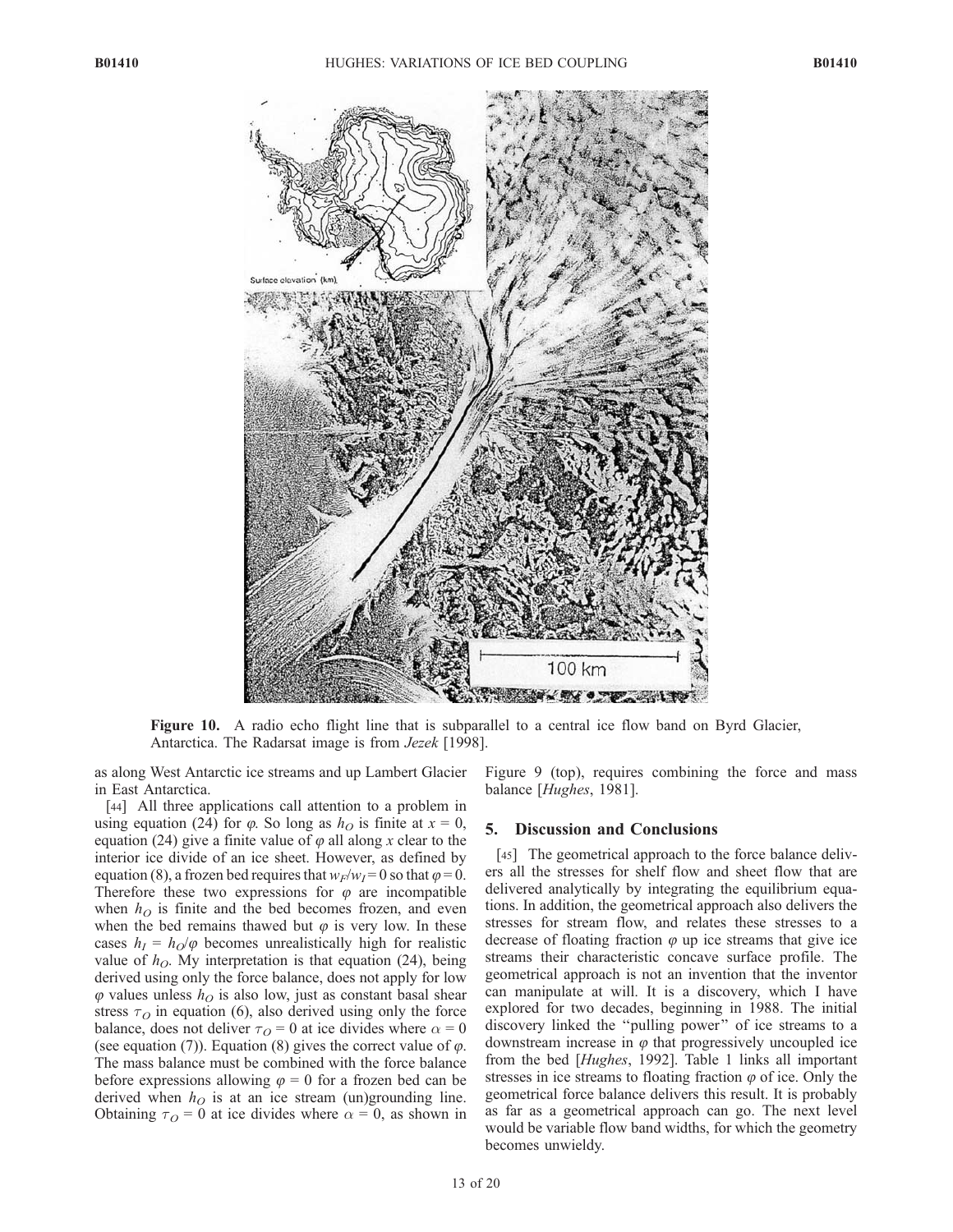![](_page_14_Figure_3.jpeg)

Figure 11. The floating fraction of basal ice along Byrd Glacier. (top) Surface (upper line) and basal (lower line) radar reflections along the flight line in Figure 10. (bottom) Taking the grounding line at x, variations of  $\varphi$  are shown from the study by Reusch and Hughes [2003] as connected circles and from equation (24) as connected dots (modified from Vance and Ashley [2006]).

[46] The initial discovery that the concave surface profile of an ice stream depends to a strong first approximation on ice bed coupling linked directly to the floating fraction  $\varphi$  of ice along the ice stream has, so far, led to seven conclusions.

[47] 1. The bed under an ice stream must consist of linked water-filled cavities on the lee side of bedrock steps [Kamb, 1987] or linked water-filled pockets incised in mobilized till [Ng, 2000], as discussed by *Hooke* [2005, pp. 216–230] and illustrated in Figure 13. Cavities are linked by orifices and pockets are linked by channels that control subglacial hydrology by opening and closing. When closed, cavities and pockets are isolated. When opened, water in the cavities and pockets leaks out, shrinking them, and thereby forcing bedrock or till to bear more of the ice overburden. Engelhardt and Kamb [1997] and Kamb [2001] reported that  $P_W \approx 0.9 P_I$  in dozens of core holes through Whillans and Kamb Ice Streams in West Antarctica, showing that some orifices and channels remain open all the way to the Ross Ice Shelf. The more  $w_F$  decreases compared to  $w_I$ , where  $\varphi = w_F/w_I = P^*_{W}/P_I$  in equation (8), the more resistance the bed provides to horizontal ice motion. Again,  $P_W \approx P_I$  in the vertical force balance, equation (2) and (3), but  $0 < P^*_{W}/P_I < 1$  in the horizontal force balance, equations (8) and (9), for which  $P_W^*$  is an effective basal water pressure less than actual basal water pressure  $P_W$ . In the geometrical representation of the horizontal gravitational driving force,

 $P^*$ <sub>W</sub> is a pseudo basal water pressure that applies to the floating fraction  $\varphi = w_F/w_I$  of ice.

[48] 2. Basal water must be produced at a rate that replaces water lost by leakage, otherwise cavities and pockets would close and the concave profile of streamflow would revert to the convex profile of sheet flow. That West Antarctic ice streams are known to turn on and off over time [Anandakrishnan et al., 2001] indicates that this subglacial hydrological system is unstable. Therefore, floating fraction  $\varphi$  at any location along an ice stream is determined by all downstream processes that can open or close orifices and channels. These processes ultimately depend on variations in basal drag, whether under ice streams or under ice ridges between ice streams that give rise to side drag in ice streams, or in confined ice shelves, or under ice lobes. Raymond et al. [2001] showed how instabilities in side drag are linked to instabilities in basal drag. The wider an ice stream, the less important side drag becomes (see equation (29)).

[49] 3. In a longitudinal geometrical force balance applied to ice streams, the downstream gravitational driving force for a given flow band width is the area  $\frac{1}{2}P_1h_1$  of a triangle having base  $P_I$  and height  $h_I$ . Resisting forces can be assigned to specific portions of this triangle. Two portions, the white areas  $\frac{1}{2}P^*_{W}h_F$  of gravitational triangles in Figure 6, are equated with resistance assigned to floating ice. Area  $\frac{1}{2}P^* \psi \bar{h}_W$  is a back force that resists stream flow, with downstream compression all along x determining  $\varphi$  at x in the ice stream. Area  $\frac{1}{2}P^*w(h_F - h_W)$ , with ice height  $h_F$ floated by water height  $h_W$ , is an upstream tensile force at x. Two portions, the shaded areas  $\frac{1}{2}P_I h_I - \frac{1}{2}P^*_{I\mu} h_F$  of the gravitational triangles in Figure 6, are equated with resistance assigned to grounded ice. These shaded areas are partitioned between basal and side shear by linking basal shear to the shaded triangles above  $h_F$  and side shear to the shaded parallelograms below  $h_F$ . Area  $\frac{1}{2}(P_I - P^*w)(h_I - h_F)$ above  $h_F$  is a back force caused by basal shear. Area ( $P_I$  –  $P^*$ <sub>W</sub>)  $h_F$  below  $h_F$  is a back force caused by side shear. These four resisting forces add to give area  $\frac{1}{2}P_I h_I$  for the downstream gravitational driving force. Then only basal drag remains when  $\varphi = 0$  for pure sheet flow, basal and side drag exist when  $0 \le \varphi \le 1$  for stream flow, and basal and side drag vanish when  $\varphi = 1$  for unconfined shelf flow. These conditions are met only by partitioning triangle  $\frac{1}{2}P_I h_I$ for the gravitational driving force as shown in Figures  $\vec{6}$  and 7. No other possibilities exist that allow smooth transitions in surface profiles for sheet, stream, and shelf flow. This partitioning of gravitational driving force  $\frac{1}{2}P_I h_I$  gives rise to resisting longitudinal tensile and compression stresses  $\sigma_T$ and  $\sigma_W$  in the floating part of stream flow, and basal and side shear stresses  $\tau_O$  and  $\tau_S$  in the grounded part.

[50] 4. Variations in  $\varphi$  that reflect changes in the size and distribution of linked water cavities and water pockets in bedrock and till, respectively, under ice streams can be monitored by changes in effective height  $h_W$  of water compared to ice height  $h_I$  above the bed in Figure 6. This ratio is tied to width ratio  $w_F/w_I$  for ice "floating" above water cavities and pockets compared to total flow band width  $w_I$  such that  $\phi = (\rho_W/\rho_I)h_W/h_I = h_F/h_I = w_F/w_I$  in equation (8), where  $h_F = (\rho_W/\rho_I)h_W$  is the height of ice that would just float in water of height  $h_W$ . This relationship gives rise to a longitudinal stress  $\sigma_W$  acting across  $h_I$ according to a longitudinal force balance  $\sigma_W h_I = \bar{P}^* \psi_h h_W$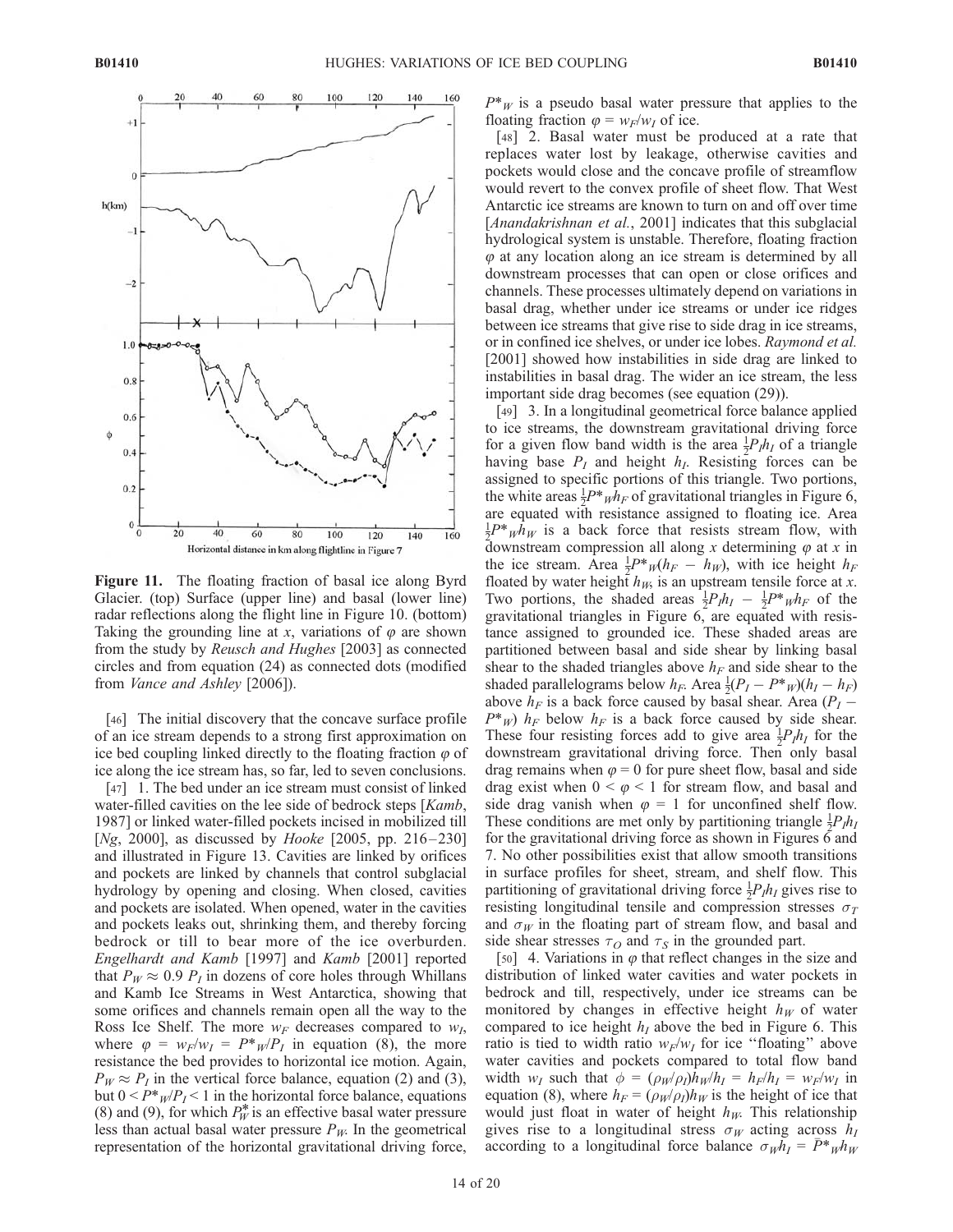![](_page_15_Figure_3.jpeg)

Figure 12. The floating fraction of basal ice for Antarctic ice stream flow lines approximated by straight lines. (top) Ice surface elevations, 500 m contours. (bottom) Floating fraction  $\varphi = h_0/h_1$  given by equation (24).

that is understood most clearly at an ice shelf calving front where  $\bar{P}^*_{W} = \bar{P}_W$  (see Figure 6, top) but applies all along an ice stream. This force balance applies from the calving front to the grounding line of the ice shelf and up the ice stream to produce its concave profile so long as  $w_F/w_I$  decreases slowly, whereas it produces convex profiles up ice ridges when  $w_F/w_I$  decreases rapidly (see Figure 4).

[51] 5. A confined and pinned ice shelf (shown in Figure 7) contributes to  $\varphi$  at any location up the ice stream supplying the ice shelf. Confinement generates shear stresses along side grounding lines. Basal pinning generates basal shear across ice rumples and side shear around ice rises. All are treated in equations (18) through (23) leading to equation (24) for  $\varphi$ . For ice rises, back force  $F_B = \bar{\tau}_S \bar{h}_R C_R$ , where mean shear stress  $\bar{\tau}_S$  around an ice rise of circumference  $C_R$  and mean ice thickness  $\bar{h}_R$ , is equivalent to back force  $F_B$  =  $2\bar{\tau}_{S} \bar{h}_{R} D_{L} + (\bar{\sigma}_{C} + \bar{\sigma}_{T}) \bar{h}_{R} D_{T}$ , where  $D_{L}$  and  $D_{T}$  are longitudinal and transverse diameters of the ice rise,  $\bar{\sigma}_C$  is the mean compressive stress on its stoss side, and  $\bar{\sigma}_T$  is the mean tensile stress on its lee side. Both cause transverse shear.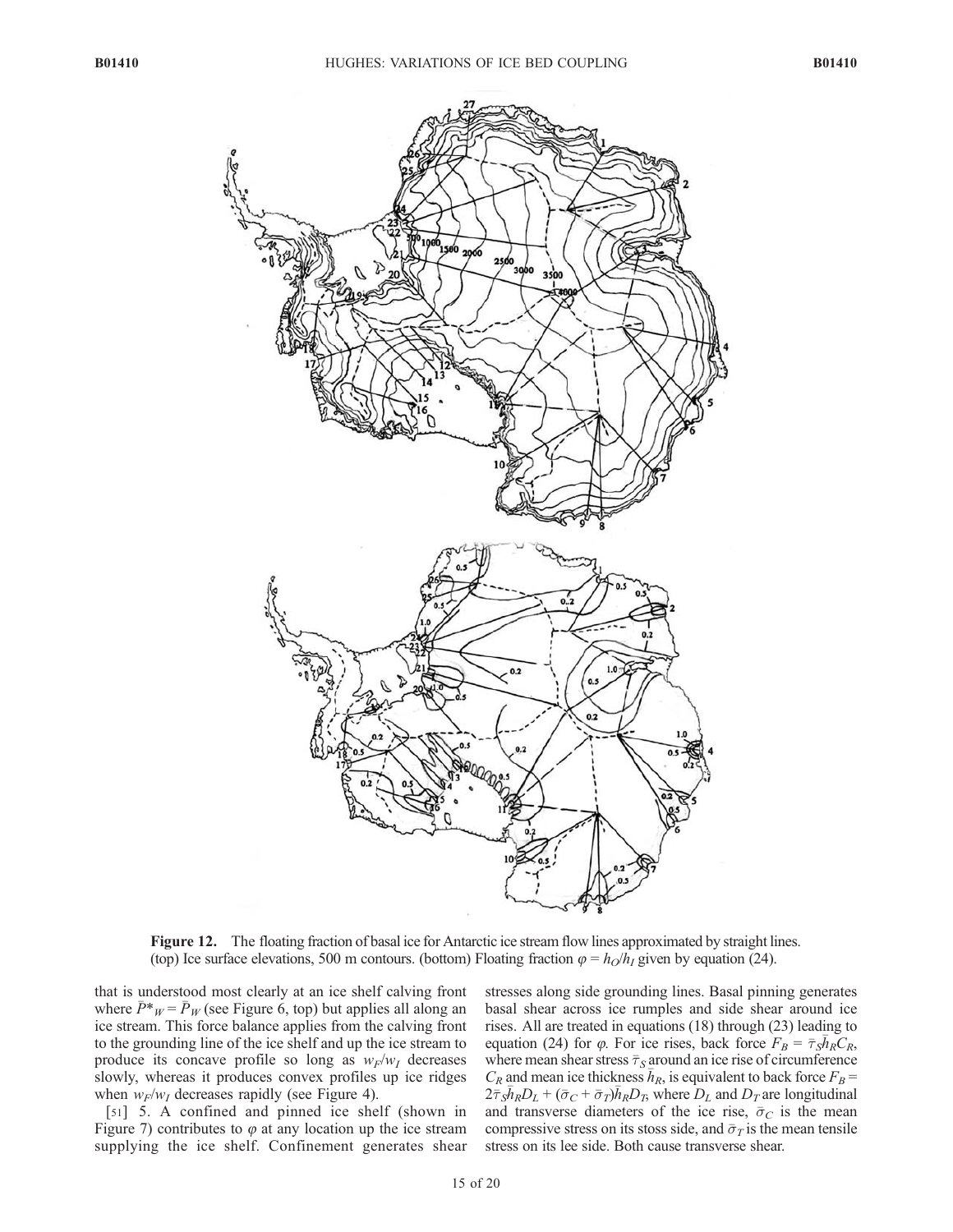![](_page_16_Figure_3.jpeg)

Figure 13. Determining floating fraction  $\varphi$  of ice in the force balance along ice streams. Basal conditions shown allow variations  $0 \le \varphi \le 1$  with  $\varphi \approx 0$  where ice contacts the bed (gray areas) and  $\varphi \approx$ 1 where ice contacts only basal water (white areas). (left) Water flow (arrows) for a linked water cavity basal water system on jointed bedrock. (right) Water flow (arrows) for a linked water pocket basal water system on till. (top) These systems in the map plane. (bottom) Cross sections of orifices that connect water cavities (left) and channels that connect water pockets (right). Compiled from *Hooke* [2005, Figures 8.14, 8.20, and 8.22] and reproduced with permission.

[52] 6. A marine ice stream supplying a floating ice shelf becomes a terrestrial ice stream supplying a grounded ice lobe of length x in equations (18) through (23) by setting  $L_s$  $=C_R = 0$  and expanding  $A_R$  to be the entire basal area of the ice lobe. Then  $A_R = w_I x$  and equation (6) gives a parabolic convex lobe profile for constant  $\tau_O$ . There is nothing inherent in  $h_W$  shown in Figure 6 that prevents the geometrical force balance from being applied to both marine and terrestrial ice streams, once the proper meaning of  $\phi = (\rho_W/\rho)$  $\rho_I$ ) $h_W/h_I = h_F/h_I = w_F/w_I$  in equation (8) is understood. Pooling and leakage of basal water, which determines  $\varphi$ , can be treated independently of whether an ice stream ends in water or on land [see Weertman, 1972; Weertman and Birchfield, 1982; Tulaczyk et al., 2000a, 2000b; Johnson and Fastook, 2002; Christoffersen and Tulaczyk, 2003].

[53] 7. Floating fraction  $\varphi$  of ice is a somewhat elusive quantity. As defined by equation (8), local resistance to longitudinal ice motion gives  $\varphi = w_F/w_I$  in which "floating" width  $w_F$  of flow band width  $w_I$  can include saturated till that has no resistance to ice motion [Kamb, 1991] in addition to the water-filled cavities and pockets in Figure 13. As defined by equation (10) and then derived to obtain equation (24), the value of  $\varphi$  in equation (8) also depends on  $\varphi = h_O/h_I$  such that  $h_O$  is where a marine ice stream becomes a floating tongue or ice shelf  $(h<sub>O</sub> = h<sub>I</sub>)$  and where a terrestrial ice stream becomes a grounded ice lobe ( $h<sub>O</sub> \rightarrow$  $h_I$ ). Equating equations (8) and (10) gives  $w_F/w_I = h_O/h_I$  so that  $w_F$  locally in an ice stream depends on a downstream location where  $h_O \approx h_I$  and  $h_O$  depends on buttressing by water and by a confined and/or pinned ice shelf for a marine ice stream and on buttressing by an ice lobe for a terrestrial ice stream. The less buttressing, the lower  $h<sub>O</sub>$  will be and therefore the lower  $h_I$  will be upstream. In making these distinctions,  $h_F = h_W(\rho_W/\rho_I) = P^*_{W}/\rho_I g = h_I(w_F/w_I)$  in equations (8) and (9) is a purely mathematical (not physical) quantity that allows the relationship  $w_F/w_I = h_O/h_I$  to be obtained from the geometry of a longitudinal force balance in ice streams as shown in Figure 7. The inescapable conclusion is that subglacial hydrology is the mechanism that links  $w_F$  locally to  $h_O$  downstream. Quantifying this linkage in terms of physical processes then emerges as a major task in glaciology.

[54] 8. The eighth and most important conclusion is  $\varphi =$  $h_0/h_1$  proposed in equation (10) as a first-order approximation for both marine and terrestrial ice streams. The derivation of equation (10) included the back force from a confined and pinned ice shelf beyond a marine ice stream. Ice shelf buttressing is represented by  $h<sub>O</sub>$  in equation (10). The more buttressing, the higher ice height  $h = h<sub>O</sub>(1 - \rho_I/2)$  $\rho_W$ ) must float above water to provide the gravitational driving force needed to balance the buttressing force at the grounding line where  $\varphi = 1$ . For a terrestrial ice stream, the buttressing force is supplied by a terminal ice lobe grounded on land, with  $h<sub>O</sub>$  at the upper end of the ice lobe where  $\varphi \rightarrow$ 1. Equation (10) forces glaciologists to confront the fact that, without the mass balance, the force balance alone can convert high convex ice sheets, for which  $\varphi = 0$ , into their configuration of minimal potential energy, a low flat ice shelf for which  $\varphi = 1$ , merely by increasing  $\varphi$  along flow. This requires converting potential energy into kinetic (and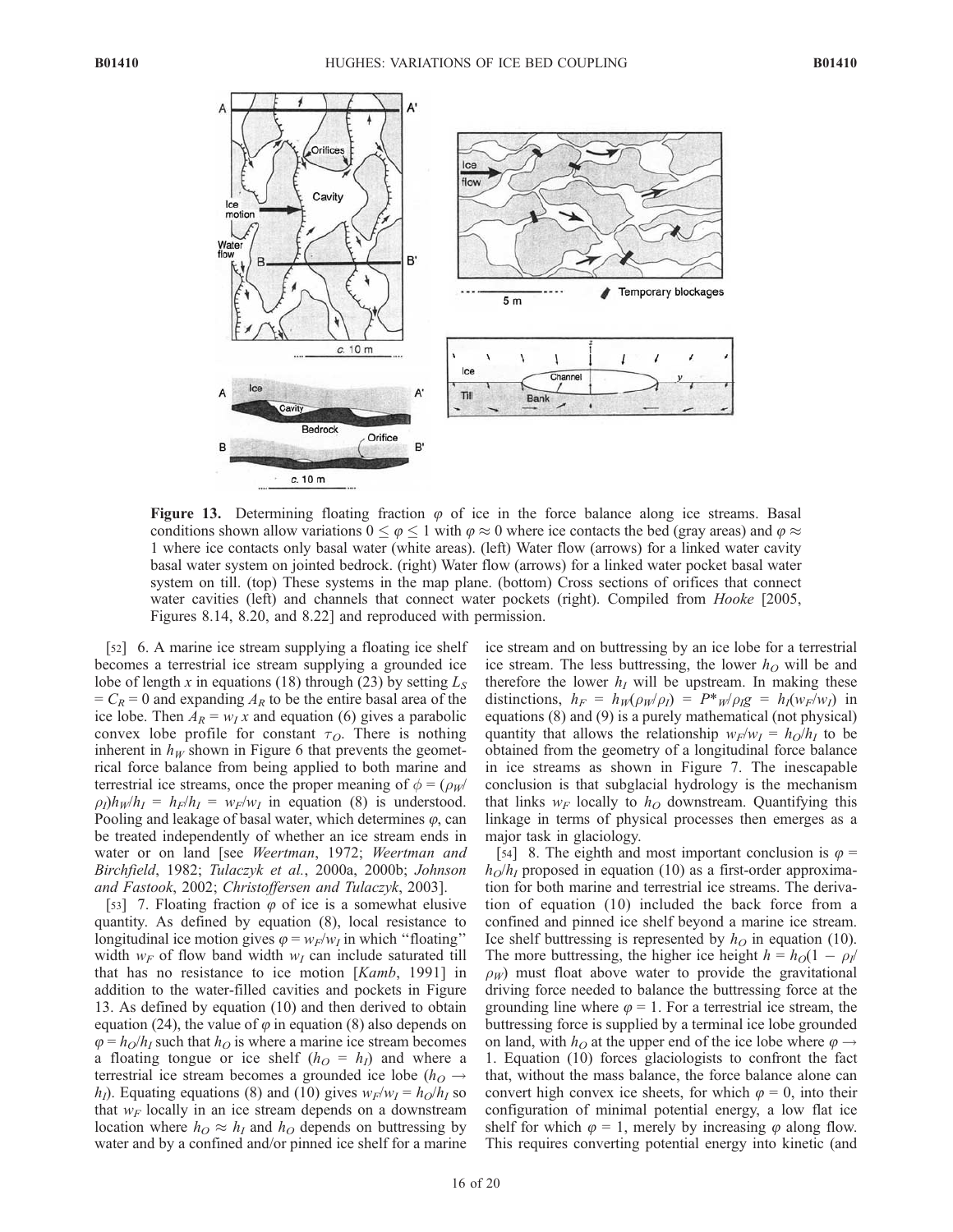thermal) energy. The proper niche for ice in the densitybased stratigraphic layering of Earth's constituents is between the ocean and the atmosphere, not the land and the atmosphere. The mass balance keeps ice sheets on land. Equation (10), applied along flow, shows in a first-order way how far along this journey from land (grounded) to sea (floating) an ice sheet is, as illustrated in Figure 12 for the Antarctic Ice Sheet. This journey is also a journey of the mind. It requires thinking outside the box. For those who make the journey, glaciology will never be the same again. Equation (10) is the vehicle on this journey. At the end of the journey, ice sheets are seen as the only component of Earth's climate machine that can destroy itself and can therefore terminate a Quaternary glaciation cycle. These cycles end abruptly, as terminations.

[55] The eight conclusions discussed above require a measure of faith in the geometrical force balance. There are no rigorous ''proofs'' for any of them. Neither can they be disproven. If they are accepted, then the expressions linking resisting stresses to  $\varphi$  in Table 1 are correct. These stresses apply for flow band models. Would they also apply to grid point models that treat flow in the map plane if the force balance and mass balance are combined? Can time-dependent ice thinning or thickening rates be determined from perturbations in  $\varphi$ ? Answers to these and other questions must await general acceptance of the geometrical force balance.

#### Appendix A: Relating  $\varphi$  to Stresses Using Gravitational Geometry

[56] Areas of triangles and parallelograms are as follows:  
\n[57] At x,  
\n
$$
ADF = 1/2AD \cdot DF = 1/2h_I \cdot P_I = 1/2h_I \cdot \rho_I g h_I = 1/2\rho_I g h_I^2
$$
  
\n $BDE = 1/2BD \cdot DE = 1/2h_F \cdot P_W^* = 1/2h_I \phi \cdot \rho_I g h_I \phi = 1/2\rho_I g h_I^2 \phi^2$   
\n $ODE = 1/2CD \cdot DE = 1/2h_W \cdot P_W^* = 1/2h_I(\rho_I/\rho_W) \phi \cdot \rho_I g h_I \phi$   
\n $= 1/2\rho_I g h_I^2(\rho_I/\rho_W) \phi^2$   
\n $BCE = 1/2BD \cdot CH = 1/2h_F \cdot \rho_I g(h_F - h_W)$   
\n $= 1/2\rho_I g h_I^2 (1 - \rho_I/\rho_W) \phi^2$   
\n $ABC = 1/2AB \cdot BG = 1/2(h_I - h_F) \cdot \rho_I g(h_I - h_F)$   
\n $= 1/2\rho_I g h_I^2 (1 - \phi)^2$   
\n $BEFG = BD \cdot BG = h_F \cdot \rho_I g(h_I - h_F) = \rho_I g h_I^2 \phi (1 - \phi)$   
\n[58] At x +  $\Delta x$ ,  
\n $A'DF' = 1/2A'D' \cdot D'F' = 1/2(h_I + \Delta h) \cdot (P_I + \Delta P_I)$   
\n $= 1/2(h_I + \Delta h) \cdot \rho_I g(h_I + \Delta h)$   
\n $B'D'E' = 1/2B'D' \cdot D'E' = 1/2(h_F + \Delta h_F) \cdot (P_W^* + \Delta P_W^*)$   
\n $= 1/2(h_F + \Delta h_F) \cdot \rho_I g(h_W + \Delta h_W)$   
\n $C'D'E' = 1/2C'D' \cdot D'E' = 1/2(h_W + \Delta h_W) \cdot (P_W^* + \Delta P_W^*)$   
\n $= 1/2(h_W + \Delta h_W) \cdot \rho_I g(h_W + \Delta h_W)$   
\n $B'C'E' = 1/2B'D' \cdot C'H' = 1/2(h_I + \Delta h_I) - (h_I + \Delta h_I)$   
\n $-\rho_I g[(h_I + \$ 

[59] Incremental changes in incremental length  $\Delta x$  are

$$
\Delta h_W = (\rho_I / \rho_W) \Delta(h_I \phi) = (\rho_I / \rho_W) (h_I \Delta \phi + \phi \Delta h_I)
$$
  

$$
\Delta h_F = (\rho_W / \rho_I) \Delta h_W = \Delta(h_I \phi) = h_I \Delta \phi + \phi \Delta h_I
$$

- [60] Calculating stresses from  $\sum F_x = F_G F_R = 0$ .
- [61] Calculate  $\sigma_T$  from triangle area *BCE*.

$$
F_R = \sigma_T h_I w_I = -F_G = (BCE)w_I
$$
  
= 
$$
[1/2\rho_I g h_I^2 (1 - \rho_I/\rho_W) \phi^2] w_I
$$
  

$$
\sigma_T = 1/2\rho_I g h_I (1 - \rho_I/\rho_W) \phi^2 = \bar{P}_I (1 - \rho_I/\rho_W) \phi^2
$$

[62] Calculate  $\sigma_C$  from triangle areas *ADF–BCE*.

$$
F_R = \sigma_C h_I w_I = F_G = (ADE - BCE)w_I
$$
  
=  $[1/2\rho_I g h_I^2 - 1/2\rho_I g h_I^2 (1 - \rho_I/\rho_W) \phi^2] w_I$   

$$
\sigma_C = 1/2\rho_I g h_I [1 - (1 - \rho_I/\rho_W) \phi^2] = \bar{P}_I [1 - (1 - \rho_I/\rho_W) \phi^2]
$$

[63] Calculate  $\bar{\tau}_O$  from triangle are *ABG*.

$$
F_R = \overline{\tau}_O(w_I x + A_R) = F_G = (ABG)w_I
$$
  
= 
$$
\left[1/2\rho_I g h_I^2 (1 - \phi)^2\right] w_I
$$
  

$$
\overline{\tau}_O = 1/2\rho_I g h_I^2 (1 - \phi)^2 w_I/(w_I x + A_R)
$$
  
= 
$$
\overline{P_I} h_I w_I (1 - \phi)^2 / (w_I x + A_R)
$$

[64] Calculate  $\bar{\tau}_S$  from parallelogram area *BEFG*.

$$
F_R = \bar{\tau}_S (2\bar{h}_I x + 2\bar{h}_S L_S + \bar{h}_R C_R) = F_G
$$
  
=  $(BEFG)w_I = [\rho_I gh_I^2 \phi(1 - \phi)]w_I$   

$$
\bar{\tau}_S = \rho g h_I^2 \phi(1 - \phi)w_I/(2\bar{h}_I x + 2\bar{h}_S L_S + \bar{h}_R C_R)
$$
  
=  $P_I h_I w_I \phi(1 - \phi)/(2\bar{h}_I x + 2\bar{h}_S L_S + \bar{h}_R C_R)$ 

[65] Calculate  $\tau_O$  from triangular areas  $A'B'G' - ABG$ .

$$
F_R = \tau_0 w_I \Delta x = F_G = (A'B'G' - ABG)w_I
$$
  
\n
$$
\tau_0 \Delta x = A'B'G' - ABG = \Delta(ABG)
$$
  
\n
$$
= 1/2\rho_I g \Delta \left[ h_I^2 (1 - \phi)^2 \right]
$$
  
\n
$$
= 1/2\rho_I g \left[ h_I^2 \Delta (1 - \phi)^2 + (1 - \phi)^2 \Delta h_I^2 \right]
$$
  
\n
$$
= \rho_I g \left[ h_I^2 (1 - \phi) \Delta (1 - \phi) + (1 - \phi)^2 h_I \Delta h_I \right]
$$
  
\n
$$
= \rho_I g h_I (1 - \phi) (\Delta h_I - h_I \Delta \phi - \phi \Delta h_I)
$$
  
\n
$$
\tau_O = P_I (1 - \phi) [\Delta h_I / \Delta x - \Delta (h_I \phi) / \Delta x]
$$

[66] Calculate  $\tau_S$  from parallelogram areas  $B'E'F'G'$ BEFG.

$$
F_R = 2\tau_S h_I \Delta x = F_G = (B'E'F'G' - BEFG)w_I
$$
  
\n
$$
2\tau_S(h_I/w_I) \Delta x = B'E'F'G' - BEFG = \Delta(BEFG)
$$
  
\n
$$
= \rho_I g \Delta[h_I^2 \phi(1-\phi)]
$$
  
\n
$$
= \rho_I g [h_I^2 \phi \Delta(1-\phi) + h_I^2(1-\phi) \Delta \phi + \phi(1-\phi) \Delta h_I^2]
$$
  
\n
$$
= \rho_I g [h_I^2 \phi(-\Delta \phi) + h_I^2(1-\phi) \Delta \phi + \phi(1-\phi)(2h_I \Delta h_I)]
$$
  
\n
$$
= \rho_I g h_I [\phi \Delta h_I + (h_I \Delta \phi + \phi \Delta h_I) - 2\phi(h_I \Delta \phi + \phi \Delta h_I)]
$$
  
\n
$$
= \rho_I g h_I [\phi \Delta h_I + (1-2\phi)(h_I \Delta \phi + \phi \Delta h_I)]
$$
  
\n
$$
\tau_S = \bar{P}_I(w_I/h_I) [\phi \Delta h_I / \Delta x + (1-2\phi) \Delta(h_I \phi) / \Delta x]
$$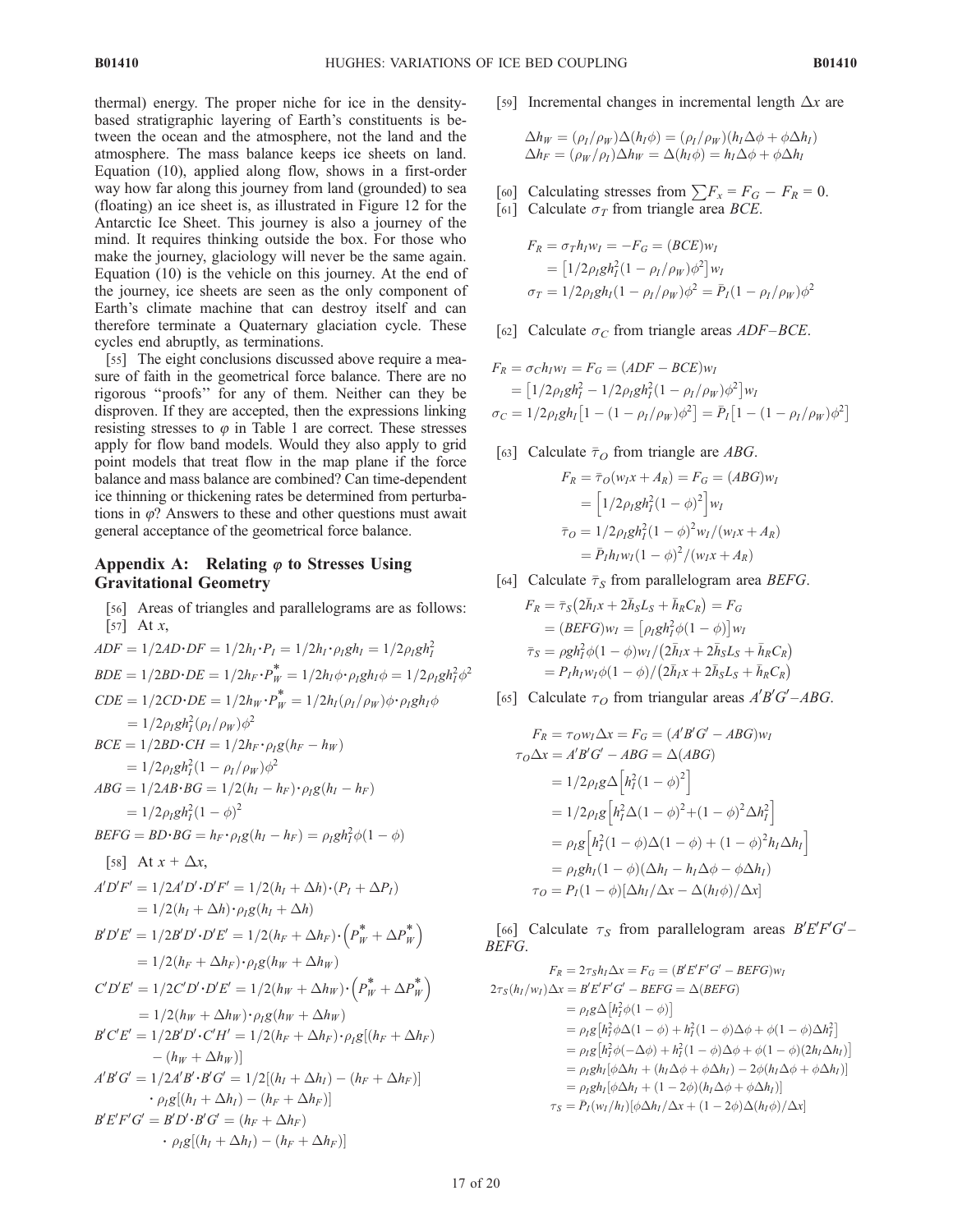![](_page_18_Figure_3.jpeg)

Figure A1. Gravitational forces along x represented geometrically.

[67] Longitudinal force balance in incremental length  $\Delta x$ of flow band  $\Delta h_I = \Delta h + \Delta h_B = \Delta h$  for an ice column with a horizontal base.

[68] Balance forces over  $\Delta x$  for the ice column of width  $w_I$ .

$$
\sum F_x = F_G - F_R = 0
$$
  
\n
$$
F_R = (\sigma_F + \Delta \sigma_F)(h_I + \Delta h_I)w_I - \sigma_F h_I w_I
$$
  
\n
$$
+ \tau_o w_I \Delta x + 2\tau_S (h_I + 1/2\Delta h_I) \Delta x
$$
  
\n
$$
= (\sigma_F h_I + \sigma_F \Delta h_I + h_I \Delta \sigma_F + \Delta \sigma_F \Delta h_I - \sigma_F h_I)w_I
$$
  
\n
$$
+ [\tau_o w_I + 2\tau_S (h_I + 1/2\Delta h_I)]\Delta x
$$
  
\n
$$
= [\Delta(\sigma_F h_I) + \Delta \sigma_F \Delta h_I]w_I + [\tau_o w_I + 2\tau_S h_I + \tau_S \Delta h_I] \Delta x
$$
  
\n
$$
F_G = [1/2(P_I + \Delta P_I)(h_I + \Delta h)w_I - 1/2P_I h_I w_I]
$$
  
\n
$$
= 1/2(P_I \Delta h + h_I \Delta P_I + \Delta P_I \Delta h)w_I
$$
  
\n
$$
= 1/2[(\rho_I g h_I) \Delta h + h_I(\rho_I g \Delta h) + (\rho_I g \Delta h) \Delta h]w_I
$$
  
\n
$$
= (\rho_I g h_I \Delta h + 1/2 \rho_I g \Delta h \Delta h)w_I
$$
  
\n
$$
= [\rho_I g h_I \Delta h + 1/2 \rho_I g \Delta h \Delta h]w_I
$$

[69] Solving for  $\rho_{I}gh_{I}\Delta h/\Delta x$ ,

$$
\rho_I gh_I \Delta h = \Delta(\sigma_F h_I) + \Delta \sigma_F \Delta h_I + \tau_O \Delta x \n+ (\tau_S/w_I)(2h_I + \Delta h_I) \Delta x \n- 1/2 \rho_I g \Delta h \Delta h \n\rho_I gh_I(\Delta h/\Delta x) = \Delta(\sigma_F h_I)/\Delta x + \Delta \sigma_F(\Delta h_I/\Delta x) + \tau_O \n+ (\tau_S/w_I)(2h_I + \Delta h_I) - 1/2 \rho_I g \Delta h(\Delta h/\Delta x) \nAs \Delta x \to 0, \Delta \sigma_F \to 0, \Delta h \to 0, \Delta h/\Delta x \n\to \alpha, \Delta h_I/\Delta x \to \alpha_I, \text{and} \Delta(\sigma_F h_I)/\Delta x \n\to \partial(\sigma_F h_I)/\partial x \text{ as } \Delta x \to 0,
$$

so

$$
\rho_I g h_I \alpha = \partial(\sigma_F h_I) / \partial x + \tau_O + 2\tau_S (h_I / w_I)
$$

[70] Here longitudinal flotation stress  $\sigma_F = \sigma_W + \sigma_T$  results from floating ice below  $h_F = h_W(\rho_W/\rho_I)$  in contact only with basal water, whereas shear stresses  $\tau<sub>O</sub>$  and  $\tau<sub>S</sub>$  result from shearing flow of ice in contact with solid boundaries at the bed and sides of the flow band, respectively.

- [71] Check solutions for internal consistency.
- [72] Solutions:

$$
\tau_O = \rho_I gh_I [1 - \phi][\alpha - (\rho_W/\rho_I)\alpha_W]
$$

$$
\tau_S = 1/2\rho_I g w_I \phi \alpha + 1/2\rho_I g w_I (1 - 2\phi)(\rho_W/\rho_I)\alpha_W
$$

$$
\partial(\sigma_F h_I)/\partial x = \rho_I gh_I \phi(\rho_W/\rho_I)\alpha_W
$$

$$
\rho_I gh_I \alpha = \partial(\sigma_F h_I)/\partial x + \tau_O + 2\tau_S(h_I/w_I)
$$

[73] Substitute solutions for  $\partial(\sigma_F h_I)/\partial x$ ,  $\tau_O$ , and  $\tau_S$ , and solve for  $\alpha$ .

$$
\alpha = \frac{\tau o}{\rho_l gh_I} + \frac{2\tau s}{\rho_l gw_I} + \frac{\partial(\sigma_F h_I)/\partial x}{\rho_I gh_I}
$$
  
\n
$$
\alpha = [1 - \phi][\alpha - (\rho_W/\rho_I)\alpha_W] + \phi\alpha + [1 - 2\phi](\rho_W/\rho_I)\alpha_W
$$
  
\n
$$
+ \phi(\rho_W/\rho_I)\alpha_W
$$
  
\n
$$
= \alpha + [\phi - 1](\rho_W/\rho_I)\alpha_W + [1 - 2\phi](\rho_W/\rho_I)\alpha_W
$$
  
\n
$$
+ \phi(\rho_W/\rho_I)\alpha_W
$$
  
\n
$$
= \alpha + [\phi - 1 + 1 - 2\phi + \phi](\rho_W/\rho_I)\alpha_W
$$
  
\n
$$
= \alpha
$$

This appendix shows how all stresses are geometrically linked to  $\phi$  using Figures A1 and A2.

#### Notation

- $\phi$  floating fraction of ice, equal to  $P^*_{W}P_I = \rho_W h_W \rho_I h_I = h_W (\rho_W \rho_I) / h_I =$  $h_F/h_I = w_F/w_I$ .
- g gravity acceleration.
- $\rho_I$  ice density.
- $\rho_W$  water density.
- $h_I$  ice height above base giving  $P_I$  at base.
- $h_W$  effective water height above base giving  $P^*$ <sub>*W*</sub> at base, equal to  $h_I(\rho_I/\rho_W)\phi$ .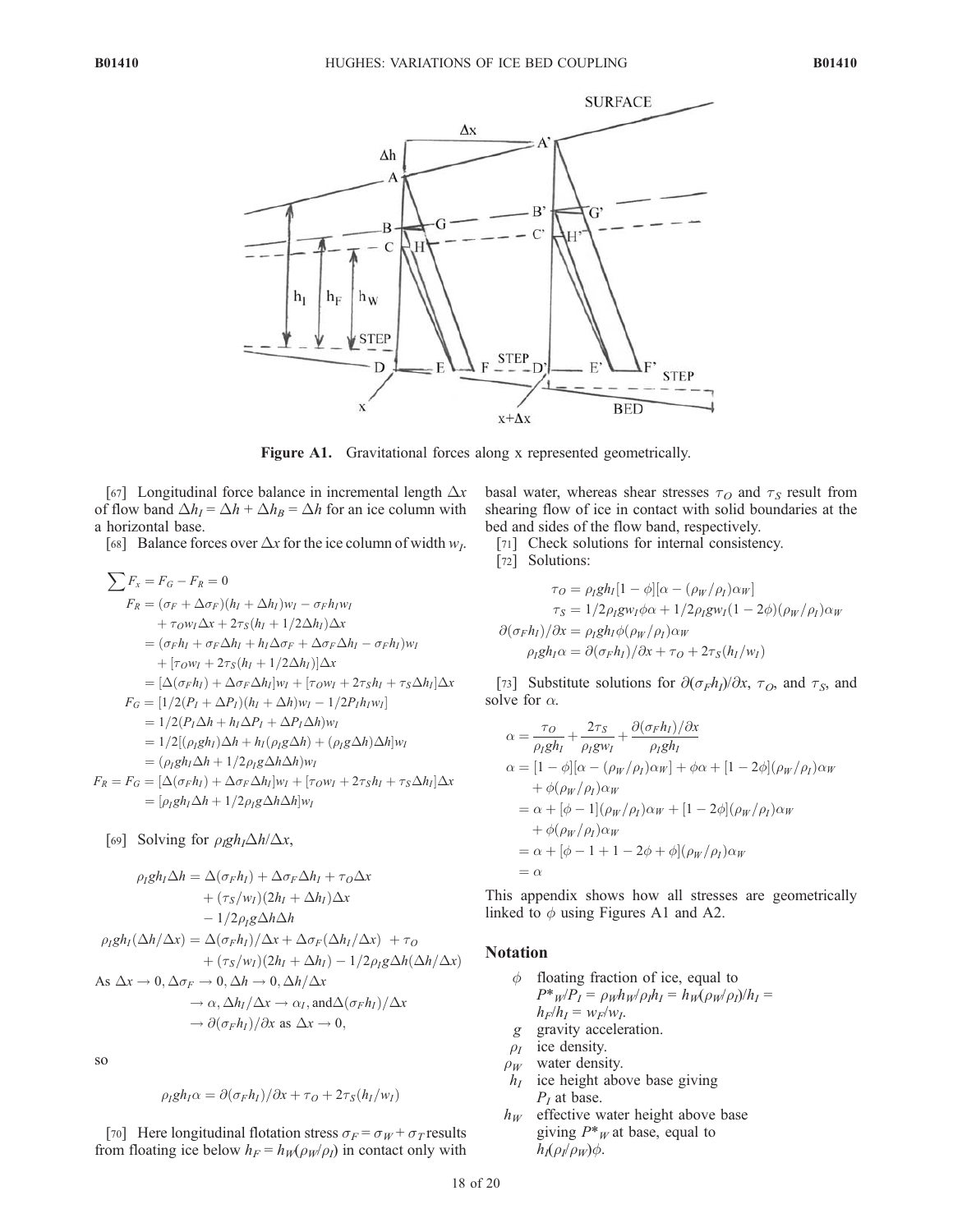![](_page_19_Figure_3.jpeg)

**Figure A2.** Horizontal forces in incremental length  $\Delta x$  of flow band.

- $P<sub>I</sub>$  basal ice pressure averaged across flow band width  $w_I$ , equal to  $\rho_I g h_I$ .
- $P^*$ <sub>W</sub> effective basal water pressure averaged across  $w_I$ , equal to  $\rho_W gh_W = \rho_R gh_I \phi.$ 
	- $h_F$  effective flotation ice height above base supported by  $P^*_{W}$ , equal to  $h_W(\rho_W/\rho_I) = h_I \phi$ .
	- $w_1$  width of a flow band between adjacent flow lines on the ice surface.
	- $w_F$  portion of  $w_I$  where basal water drowns bedrock or till.
	- h ice elevation above sea level in vertical direction z.
	- $h_B$  bed height above (positive) or depth below (negative) sea level.
- $\Delta x$  incremental change in flow band length at the horizontal base of an ice column.
- $\Delta h$  incremental change in ice column elevation and thickness over  $\Delta x$ , equal to  $\Delta h_I$ .
- $\Delta h_B$  incremental change in bed elevation between  $\Delta x$  steps.
- $\Delta h_I$  ice thickness change between  $\Delta x$ <br>steps, equal to  $\Delta h \Delta h_B$ .
	- steps, equal to  $\Delta h \Delta h_B$ .<br> $\bar{h}_I$  mean ice thickness along distance x from ice shelf grounding line.
- $L<sub>S</sub>$  length of ice shelf grounded along parallel flow band sides.
- $A_R$  area of ice shelf grounding at ice rumples within the flow band.
- $C_R$  circumference of ice shelf grounding<br>around ice rises.
- around ice rises.<br> $\bar{h}_R$  mean ice thickness around ice rises.
- $F_G$  gravity force causing motion along x.
- $F_R$  resisting force resisting motion along x.
- $\sum F_x$  sum of forces along x, equal to  $F_G - F_R = 0$ .

[74] Acknowledgments. The foundation for this work was laid in preparation for a 2-week glaciology course taught in June 2006 at Elizabeth

City State University (ECSU) in North Carolina to black students interested in science and technology. Undergraduate students Keila Vance and Shrae Ashley from Jackson State University in Mississippi and Jarvis Bible College in Texas, respectively, applied equation (24) to calculate  $\varphi$  for Byrd Glacier, Antarctica, as shown in Figure 11. ECSU graduate student Kevin Jones applied equation (24) to calculate  $\varphi$  along 27 Antarctic flow lines entering major ice streams, as shown Figure 12. James Fastook at the University of Maine provided surface and bed topography along these flow lines using the BEDMAP program. JGR Associate Editor Johannes Weertman made suggestions that clarified and focused this work considerably. Four referees identified numerous problems needing clarification but also provided encouragement. In particular, Robert Thomas and Olga Sergienko provided several pages of detailed comments. Beverly Hughes delivered all versions of this work in numerous revisions. This work was supported by NASA and by NSF through the Center for Remote Sensing of Ice Sheets (CReSIS) at the University of Kansas, which helped to initiate the glaciology course at ECSU as part of its minority outreach program. I thank Linda Hayden and Malcolm LeCompte at ECSU for major assistance in this effort. The students presented their results at the Thirteenth Annual Workshop of the West Antarctic Ice Sheet Initiative (WAIS), sponsored by NSF, in 2006.

#### References

- Anandakrishnan, S., et al. (2001), The flow regime of Ice Stream C and hypotheses concerning its recent stagnation, in The West Antarctic Ice Sheet: Behavior and Environment, Antarct. Res. Ser., vol. 77, edited by R. B. Alley and R. A. Bindschadler, pp. 283 – 294, AGU, Washington, D. C.
- Bader, H. (1961), The Greenland Ice Sheet, Monogr. 1-B2, 18 pp., U.S. Army Cold Reg. Sci. and Eng. Lab., Hanover, N. H.
- Budd, W. F., et al. (1971), Derived physical characteristics of the Antarctic Ice Sheet, Aust. Natl. Antarct. Res. Exped. (ANARE) Interim Rep., Ser. A (IV), Glaciol. Publ. 120, 178 pp., Meteorol. Dep., Univ. of Melbourne, Melbourne, Australia.
- Christoffersen, P., and S. M. Tulaczyk (2003), Thermodynamics of basal freeze-on: Predicting basal and subglacial signatures of stopped ice streams and interstream ridges, Ann. Glaciol., 36, 233-243, doi:10.3189/172756403781816211.
- Dupont, T., and R. B. Alley (2005), Assessment of the importance of iceshelf buttressing to ice-sheet flow, Geophys. Res. Lett., 32, L04503, doi:10.1029/2004GL022024.
- Dupont, T. K., and R. B. Alley (2006), Role of small ice shelves in sea-level rise, Geophys. Res. Lett., 33, L09503, doi:10.1029/2005GL025665.
- Engelhardt, H., and B. Kamb (1997), Basal hydraulic system of a West Antarctic ice stream: Constraints from borehole observations, J. Glaciol., 43, 207 – 230.
- Glen, J. W. (1955), The creep of polycrystalline ice, Proc. R. Soc. London, Ser. A, 228, 519–538, doi:10.1098/rspa.1955.0066.
- Haefeli, R. (1961), Contribution to the movement and the form of ice sheets in the Arctic and Antarctic, J. Glaciol., 3, 1133 – 1150.
- Hindmarsh, R. C. A. (2004), A numerical comparison of approximations to the Stokes equations used in ice sheet and glacier modeling, J. Geophys. Res., 109, F01012, doi:10.1029/2003JF000065.
- Hooke, R. L. (2005), Principles of Glacier Mechanics, 2nd ed., 429 pp., Cambridge Univ. Press, Cambridge, U.K.